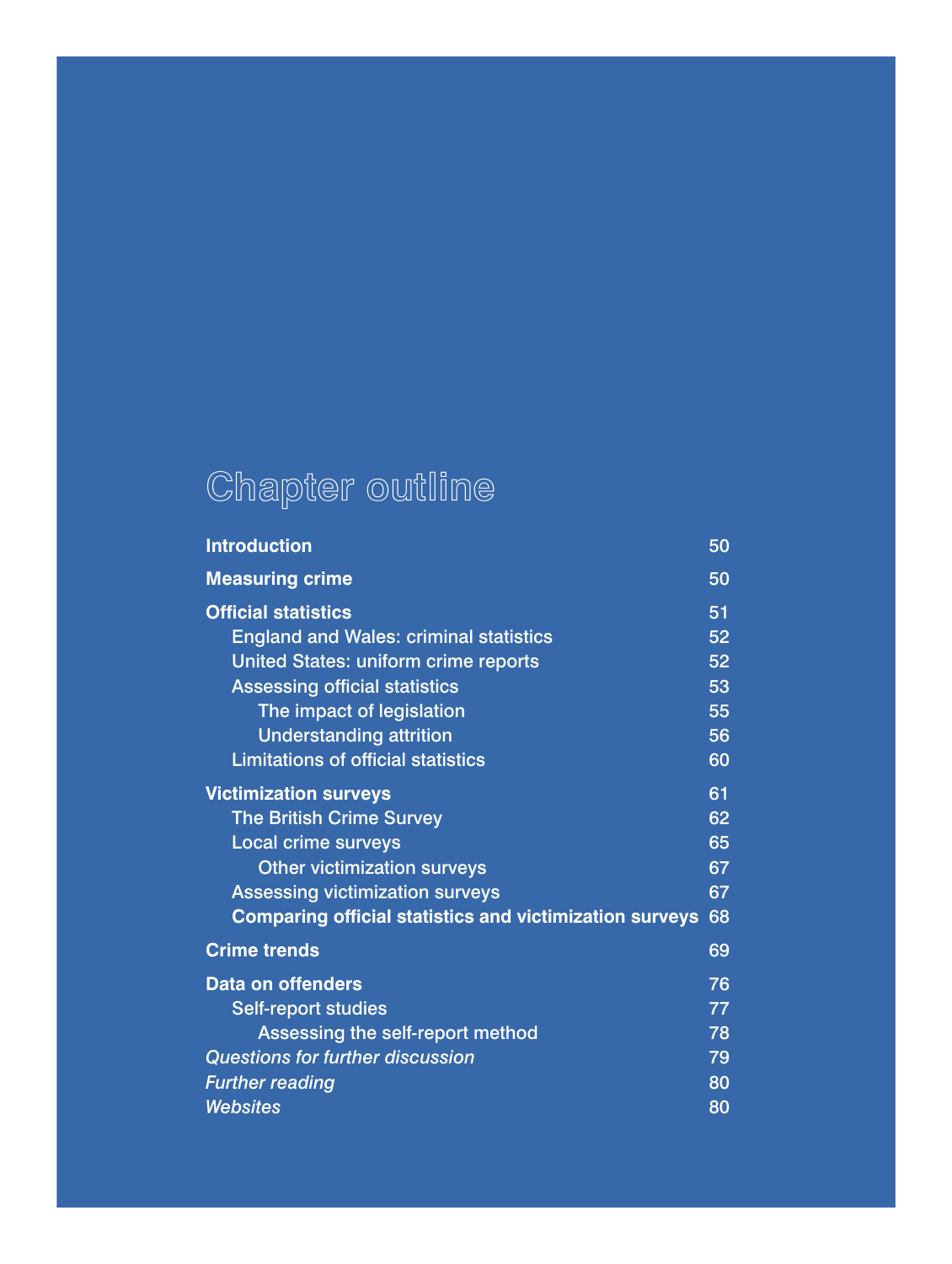# 3 Crime data and crime trends

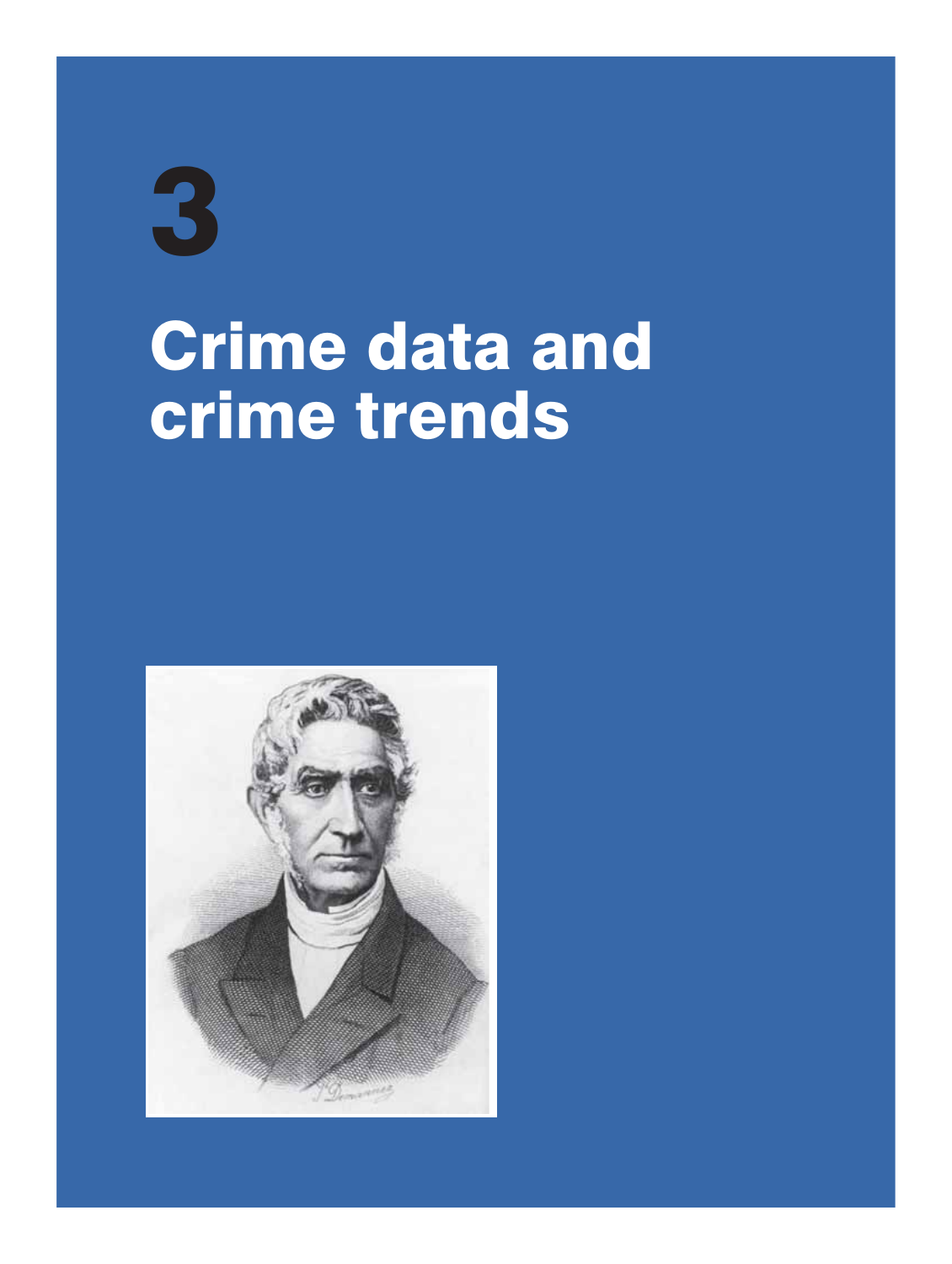| <b>CHAPTER</b><br><b>SUMMARY</b> | In this chapter we focus upon the means by which we measure levels and trends<br>in crime. We look at:                                |
|----------------------------------|---------------------------------------------------------------------------------------------------------------------------------------|
|                                  | • the main techniques used and their strengths and weaknesses;                                                                        |
|                                  | $\bullet$ official statistics and victimization surveys – our two main means of assessing<br>crime levels – and compare their merits; |
|                                  | • the extent to which we can rely upon what we are told about crime, and how<br>we should judge it;                                   |
|                                  | • the major sources of data about crime, and assess their pros and cons;                                                              |
|                                  | • recent trends in crime;                                                                                                             |
|                                  | • different data sources and what they tell us;                                                                                       |
|                                  | • why this is an area which continues to cause controversy;                                                                           |
|                                  | • how the criminologist deals with the problem of different data sources<br>appearing to indicate different trends;                   |
|                                  | • the techniques that can be used for assessing the competing claims of<br>different approaches to measuring crime.                   |
|                                  |                                                                                                                                       |

## **Introduction**

David Garland (1994) suggests that for much of its history criminology was dominated by two differing projects: the 'governmental' and the 'Lombrosian' (a reference to Cesare Lombroso – see Chapter 5). The first of these focused primarily on trends in crime and the activities of criminal justice agencies, and its core concern is with the administration of justice. By contrast, the Lombrosian project focused on the causes of crime or, more particularly, in attempting to distinguish the *criminal* from the *non-criminal*. In recent decades, however, these projects have been largely overtaken by a series of broader concerns coalescing around ideas of risk and a calculative, managerialist mentality – concerned with measuring outcomes and managing performance – all of which is set in the context of a much more highly politicised understanding of crime and its control.

Nevertheless, our focus in this chapter is with some of what might be portrayed as the central concerns of the 'governmental' project. The core questions for us are 'how much crime is there?' and 'how do we know?' Now, before proceeding, several words of caution are necessary (and will be repeated regularly). First, and to repeat a message from the very beginning of this book, there is no simple thing 'out there' called *crime*. Though there are *criminal offences*, as defined by the criminal law, we must recognise that these things we call crimes are also

socially constructed. That is to say, whether particular actions or activities come to be labelled 'criminal' depends upon:

- whether anyone knows about them;
- if they know about them, whether they consider them worth doing anything about (such as reporting to the police); and,
- if they do so, whether the police or anyone else acts upon, or is able to act upon, what they decide to report.

The fact that this is so, of course, makes the act of attempting to 'measure' something like crime fraught with difficulties. In recent years, it is fair to say that we have become much more adept at this task. New forms of measurement have appeared and the techniques used have been progressively refined. Nevertheless, as we will see, this remains a highly problematic and often controversial task and our instruments necessarily remain rather blunt in some important respects.

## **Measuring crime**

Broadly speaking there are two main methods used for measuring and tracking trends in crime – both of which we will consider in greater detail later on. One is taken from data collected routinely by law enforcement agencies and concerns crimes reported by the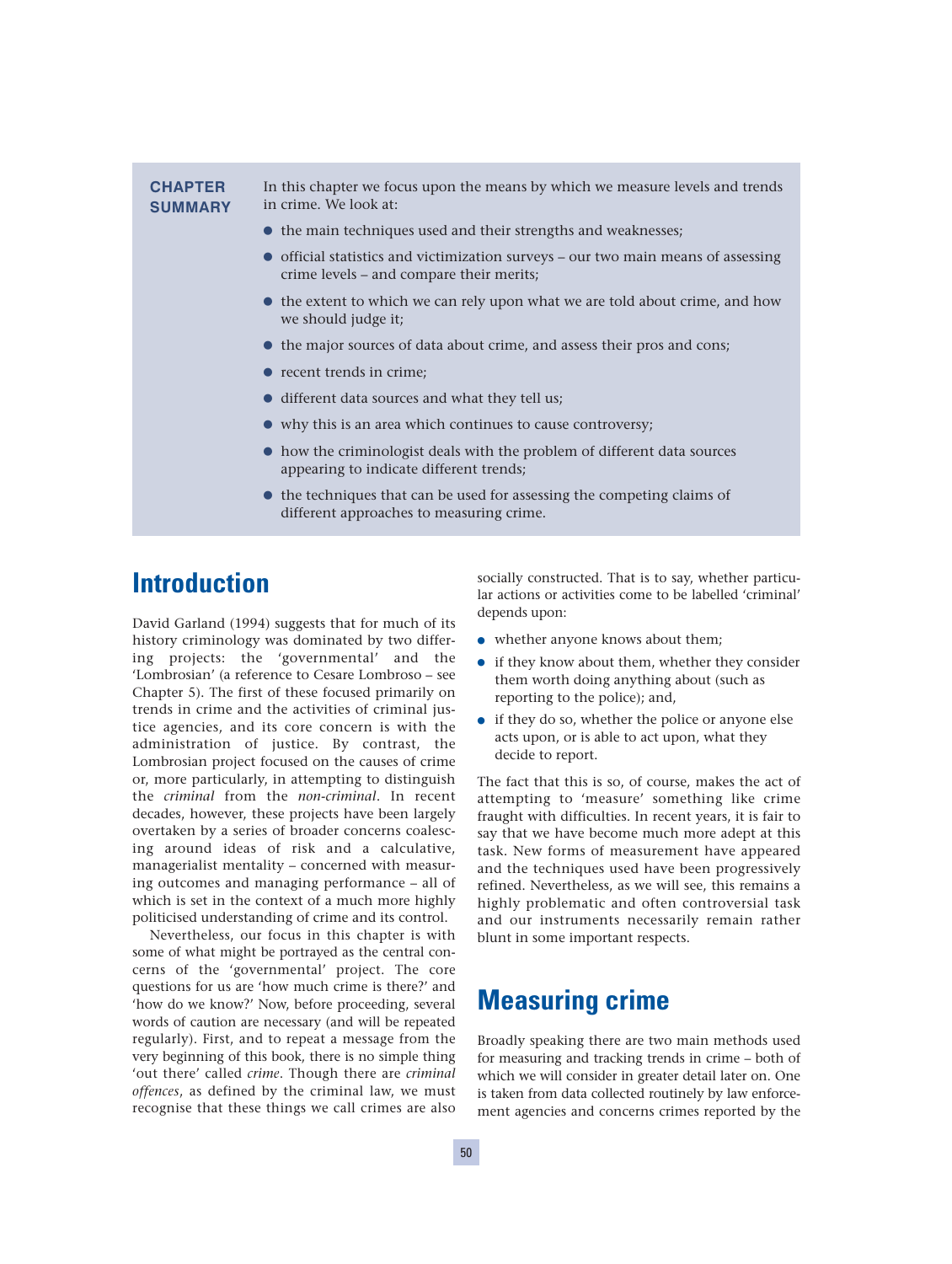public or otherwise coming to the attention of the authorities. In the United States these are referred to as the Uniform Crime Reports (UCR) and are collected and collated by the FBI. In England and Wales such data are collected by the police and are generally referred to as *recorded crime statistics*. Similar methods of tracking crime via police records are used in most jurisdictions. As we will discuss in greater detail below such data have a number of quite significant shortcomings, not least that there is much crime that never makes it into official records – the socalled 'dark figure' of crime. For much of their history the assumption was that official statistics provided a reasonably sound indication of crime trends. By contrast criminologists have become increasingly critical of such data and some took the view that officially produced statistics had little real value beyond providing an indication of the work undertaken by the main criminal justice agencies. As public and political concern grew in the 1960s and 1970s, so the search for alternative means of estimating crime trends grew.

This resulted in the emergence of the second main approach to crime measurement, which uses survey methods to elicit information from a representative sample of the population about their experiences of crime – primarily as victims, wherever this is the case – usually over the previous 12 months. The US National Crime Victimization Survey (NCVS) was established in 1972 and has been undertaken twice a year since then. In the UK, a similar approach underpins the British Crime Survey (BCS). This was first undertaken in 1981 and has run intermittently since then – though it, too, is now undertaken annually. For a number of reasons it is now generally assumed by most commentators that victimization surveys are a more accurate measure of crime levels and trends than data collected by law enforcement agencies (Farrington and Langan, 2004). As a consequence such surveys are becoming increasingly common in other jurisdictions and, indeed, there are now regular, comparative surveys such as the International Crime Victims Survey (Nieuwbeerta, 2002).

## **Official statistics**

The first national crime statistics were published in France in 1827. Of central importance in the history of official statistics is a Belgian scientist, Adolphe Quetelet, whose career began as an astronomer. He was sent to Paris by the Belgian government to study 'celestial mechanics' (Vold *et al.*, 2002) but



Adolphe Quetelet (1796–1874), astronomer and statistician. One of the first scholars to take a serious interest in criminal statistics, Quetelet became a leading figure in criminology and the social sciences.

quickly became interested in statistics relating to the social world, including crime as a result of the publication of the first French criminal statistics in 1828. Quetelet recognised many of the difficulties involved in measuring 'crime', not least the problem of estimating the extent of the activities that are not recorded ('unknown crimes') using such statistical methods. The size of this 'dark figure' depends on many factors, including the:

activity of justice in reaching the guilty, on the care which these latter will take in hiding themselves, and on the repugnance which wronged individuals will feel in complaining, or on the ignorance in which perhaps they will be concerning the wrong which has been done them. (quoted in Coleman and Moynihan, 1996: 5)

Similar approaches to collecting crime statistics emerged in Britain later in the nineteenth century, initially through the work of statisticians such as Rawson and Fletcher, then through the work of Henry Mayhew and other campaigning investigators. *Judicial Statistics* – which were essentially sentencing statistics – first emerged in 1856. The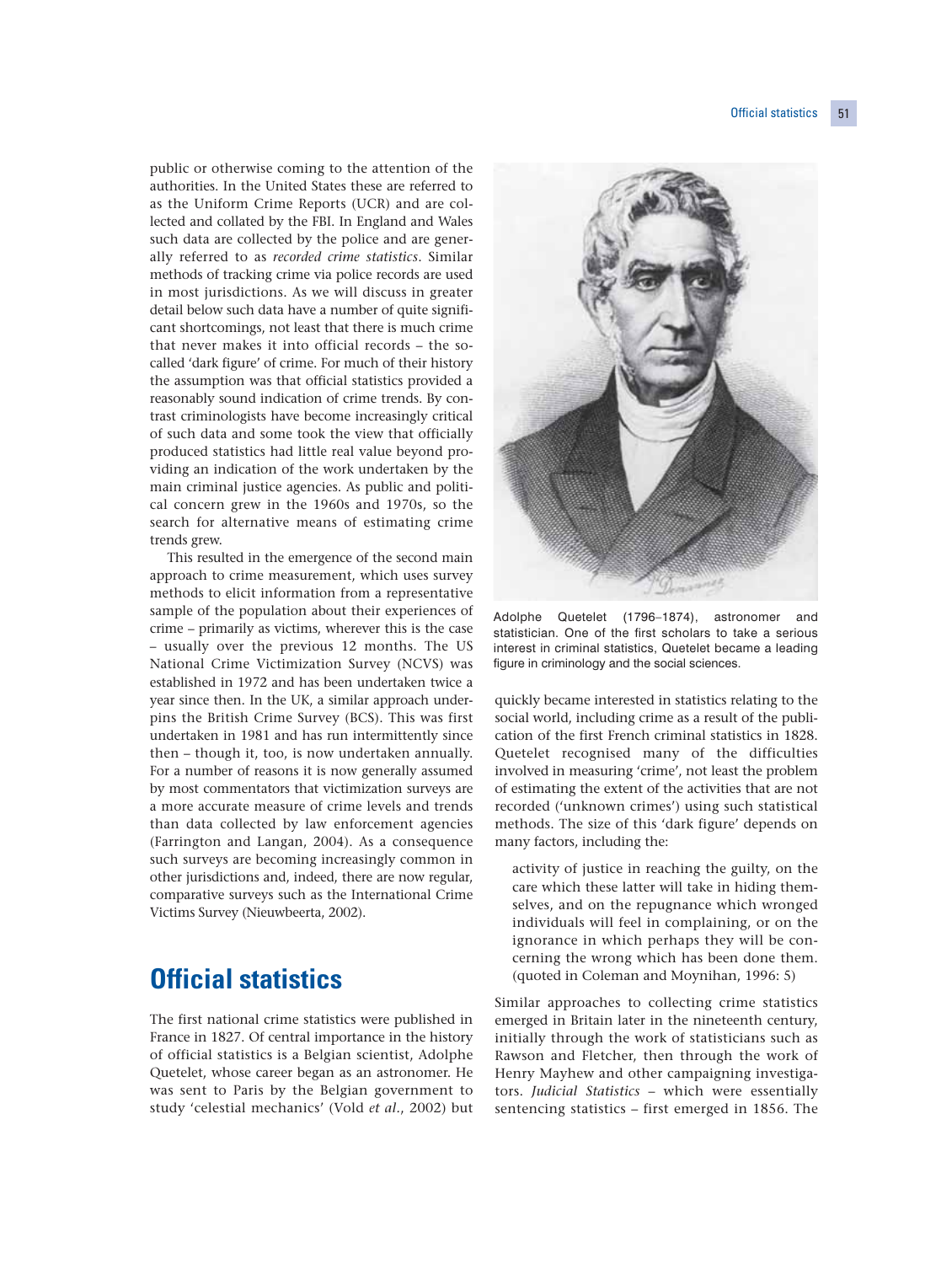first *Criminal Statistics,* drawn from data collected by the police and the courts, were published in 1876.

#### **England and Wales: Criminal Statistics**

Published annually as *Criminal Statistics, England and Wales*, this statistical series is compiled from data returned to government by the police and the courts. Although they are subject to changes from time to time – as we will see in greater detail below – they have been produced in a fairly standard format for most of their history. In practice, there are a number of publications published annually (or more frequently) which constitute the 'official statistics' on crime in England and Wales (there are equivalent publications for Scotland and Northern Ireland). The main publications historically have been:

- *Criminal Statistics, England and Wales;*
- *Sentencing Statistics;*
- *Prison and Probation Statistics.*

Until the mid- to late-nineteenth century sentencing statistics were one of the main sources of information about crime. They remain an important data-set in their own right, and also provide the raw data for the Offenders Index (see below) and the Police National Computer (PNC) database of criminal records, both of which provide the bulk of information about criminal careers and reconviction rates. In addition considerable information was collected by both the Prison and Probation Services and published separately as *Prison Statistics* and *Probation Statistics* – covering numbers of people in prison or subject to probation, sentence lengths and so on. With the amalgamation of Prison and Probation (see Chapter 27) the two datasets have also been amalgamated and now appear as *Offender Management Caseload Statistics*.

The annually-published criminal statistics historically came as a main volume and a number of supplementary volumes. Increasingly, such data can be accessed online and provide a wealth of information about crime and the criminal justice system. Since 2005 such publications have been superseded by the annual overview *Crime in England and Wales*, which uses both police-recorded crime data and BCS data to provide a general overview of trends. At the time of writing the most recently published are for 2005/06 and are available at: http://www.homeoffice.gov.uk/rds/ crimeew0506.html.

Anyone looking at levels and trends in crime prior to 2005 using official statistics will need to use the older *Criminal Statistics* format. Here, the main volume, for example, contained information on court proceedings, offenders cautioned or found guilty, use of police bail and court remand, and (more recently) offences brought to justice. For the bulk of the period the main report also contained information on notifiable offences recorded by the police. Not all offences are notifiable and some lesser ('summary') offences are excluded. The subsidiary volumes contain more detailed information on proceedings in magistrates' courts, the Crown Court, and by police force area. More recently, government has produced a series of separate publications (generally all published as *Statistical Bulletins*) which provide information about crimes recorded by the police.

#### **United States: Uniform Crime Reports**

Collecting systematic data on crime took rather longer to get off the ground in the US than in parts of Europe. Congress initially tasked the Attorney General with reporting crime statistics in 1870. However, the anticipated annual statistics didn't appear and it wasn't until around 1920, as a result of concerns among a number of police chiefs about stories about crime in the press, that a new system emerged. This is what became known as the *Uniform Crime Reports* (UCR) that still forms the basis of crime reporting in America. Under the UCR system, police departments provide information on a limited number of crimes, and these are collated by the FBI. The system is not compulsory and not all police departments – there are almost 20,000 in the US – return data.

The UCR has two parts: Part I covers what are called 'Index offences' and Part II cover non-Index Offences. Part I, generally used as the basis for assessing annual crime rates, comprises eight offences only:

- criminal homicide;
- forcible rape;
- robbery;
- aggravated assault;
- burglary;
- larceny-theft;
- motor vehicle theft;
- arson.

Part II crimes include matters such as other forms of violence (assault) and theft, sex offences, drunkenness, and fraud and only cover those crimes that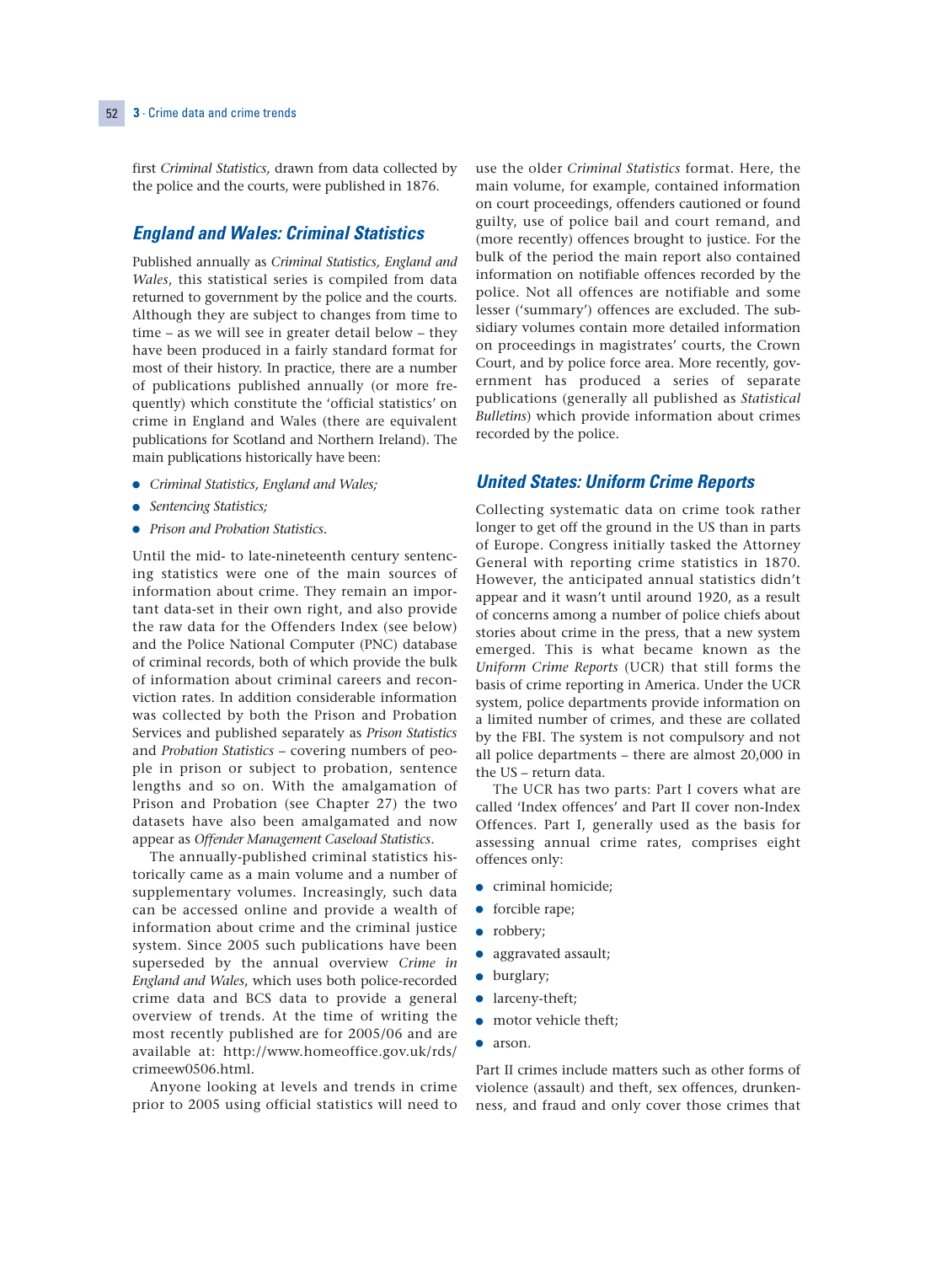result in an arrest (which distinguishes them from Part I offences). These generally less serious offences are therefore very significantly underestimated. One of the potential advantages of the UCR system, when compared say with British criminal statistics, is that the Part I offences focus on a clearly identifiable set of crimes that the public would almost certainly agree to be those crimes about which they are concerned (though perhaps not an exhaustive list). By contrast, current criminal statistics in England and Wales contain a very broad range of offences and overall rises and falls in the 'crime rate' reported to the public will not necessarily reflect those things that concern the public most.

On the other hand the UCR system cannot tell us much about the 'overall crime rate' in the United States at all. First, as we have seen it only covers a very limited range of crimes. Second, this limited list is overwhelmingly focused on 'street crime' or conventional forms of crime, and as we have seen doesn't include white-collar crimes and many other fairly serious crimes. Third, because it is not compulsory, it doesn't cover the whole of the country. Finally, it is likely that there remains some variation between police departments in the way in which they record particular crime, despite the existence of guidance about recording procedures. This further limits the reliability of the data.

#### **Assessing official statistics**

The most important lesson to be learned in relation to any data-set is that it inevitably has limitations. No data source can tell us with complete accuracy what is happening in relation to crime. Indeed, as Maguire (2007: 254) notes, the fact that there is now a new annual publication on crime which is based on multiple data sources is itself a 'move which amounts to a highly visible acknowledgement of the limitations of police data'. As we will see, each of the major series has its own strengths and weaknesses and awareness of these, together with an ability to recognise where they apply, will enable us to use each source most productively. In what follows we will assess police-recorded crime statistics – official data collected by the police, compiled by government, and published in quarterly statistical bulletins and in the annual overview of crime trends (alongside BCS and other data).

We can begin our assessment by looking at official crime statistics as a 'time series'. As we have already noted, such figures have been collected every year for a century and a half. In principle, therefore, they represent an extraordinary resource for understanding historical trends – something we looked at in the previous chapter. The trend in overall crime over the past century is illustrated in Figure 3.1.



*Source*: *Criminal Statistics, England and Wales* (various).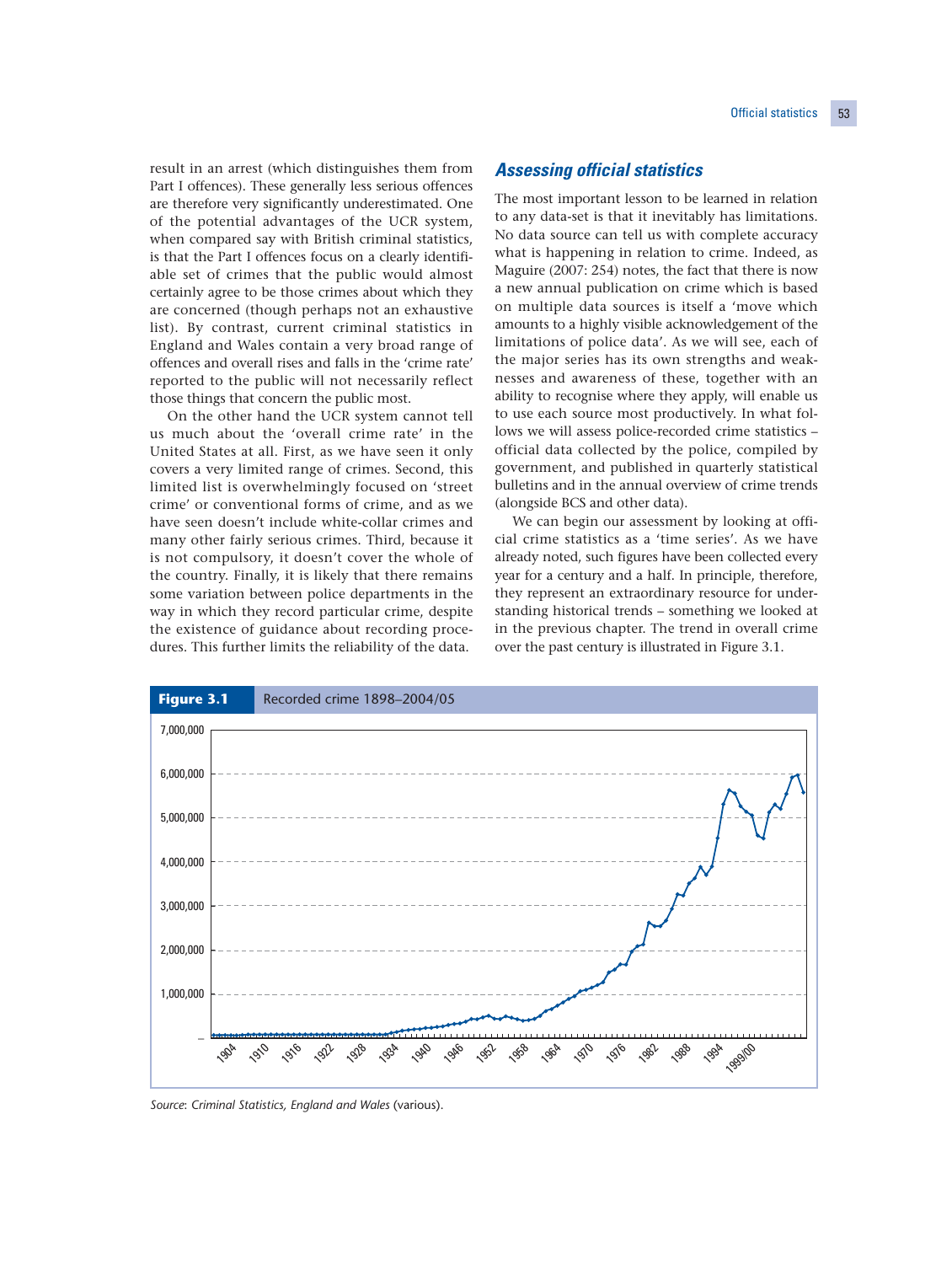There are a number of points to note here. First, compared with levels of recorded crime in the twenty-first century, levels in the late nineteenth and early twentieth century were apparently extraordinarily low. Second, they remained so until the late 1950s whereupon crime begins to rise quite quickly. Third, crime rises pretty much every year from the mid-1950s until the early 1990s, at which point there is a brief, but significant decline before crime once again begins to rise. How accurate is this picture? In short, elements of it can probably be taken as a reasonable indicator of what actually happened. Thus, there is relatively little disagreement with the suggestion that crime in England and Wales, and in most other jurisdictions, rose markedly in the second half of the twentieth century – though it is possible that official statistics exaggerate the degree of increase. On the other hand, there is historical data which suggest that Victorian Britain, whilst relatively orderly compared with the first half of the nineteenth century (see Chapter 2), was probably not *more* orderly than Britain in the early decades of the twentieth century (Dunning *et al.*, 1987).

Approximately 100 different notifiable offences are recorded in the official statistics. These are then grouped into nine main categories of crime:

- Theft and handling stolen goods includes theft of and from motor vehicles and accounts for a large number of offences and, indeed, no doubt for a sizeable element in the growth in crime since the 1960s.
- $\bullet$  Burglary this is now generally subdivided into 'domestic burglary' (i.e. of a household) and 'other burglary'.
- Criminal damage separate statistics are available for criminal damage to a dwelling, to a building other than a dwelling, and to a vehicle.
- Violence against the person this is a broad category that ranges from murder, through affray to reckless driving. The bulk of offences recorded in this category come from the more minor end of the spectrum.
- Sexual offences another broad category covering rape, bigamy, and incest. The majority of recorded offences in this category are indecent assault.
- Robbery a theft in which force or the threat of force is used. Here again, a distinction can be drawn between robbery of personal property and business property.
- Fraud and forgery.
- Drug offences.
- Other offences.

Table 3.1 and Figure 3.2 provide a graphic illustration of the nature of each of these offences as recorded in the most recent *Criminal Statistics*. Table 3.1 shows the total number of offences falling into each category.

Figure 3.2 illustrates the relative proportions of the different notifiable offences as part of overall recorded crime. The first point to note, very clearly, is that the two main property offences, theft and damage, account for over half of all recorded crime. About one fifth of all recorded crime falls into the category of violence against the person. These three categories account for about three in every five crimes recorded by the police.

There are a couple of important points we might note in relation to the breakdown in the chart above. The first is to reiterate that although violent crime accounts for over a fifth of the total – it is *only* a fifth. So, when we are using general terms like 'crime' it is important to remember that many of the offences recorded are relatively minor, and most do not involve violence. Second, although this pattern is reasonably stable, the breakdown of crime has been changing over time. In particular there has been a substantial rise in two categories of offence: violent crime and criminal damage. Figures for

| Table 3.1<br>Number of crimes recorded by<br>the police in 2005/06 |         |                 |  |  |
|--------------------------------------------------------------------|---------|-----------------|--|--|
| Offence group                                                      |         | No. (thousands) |  |  |
| Violence against the person                                        |         | 1,059.9         |  |  |
| Sexual offences                                                    | 62.1    |                 |  |  |
| Robbery                                                            | 98.2    |                 |  |  |
| Domestic burglary                                                  | 300.6   |                 |  |  |
| Other burglary                                                     | 344.6   |                 |  |  |
| Thefts of and from vehicles                                        | 721.5   |                 |  |  |
| Other thefts and handling                                          | 1,297.8 |                 |  |  |
| Fraud and forgery                                                  | 233.0   |                 |  |  |
| Criminal damage                                                    | 1,184.7 |                 |  |  |
| Drug offences                                                      | 178.5   |                 |  |  |
| Other offences                                                     | 75.7    |                 |  |  |
| <b>Total recorded crime</b>                                        |         | 5,556.5         |  |  |

*Source*: Walker *et al.* (2006).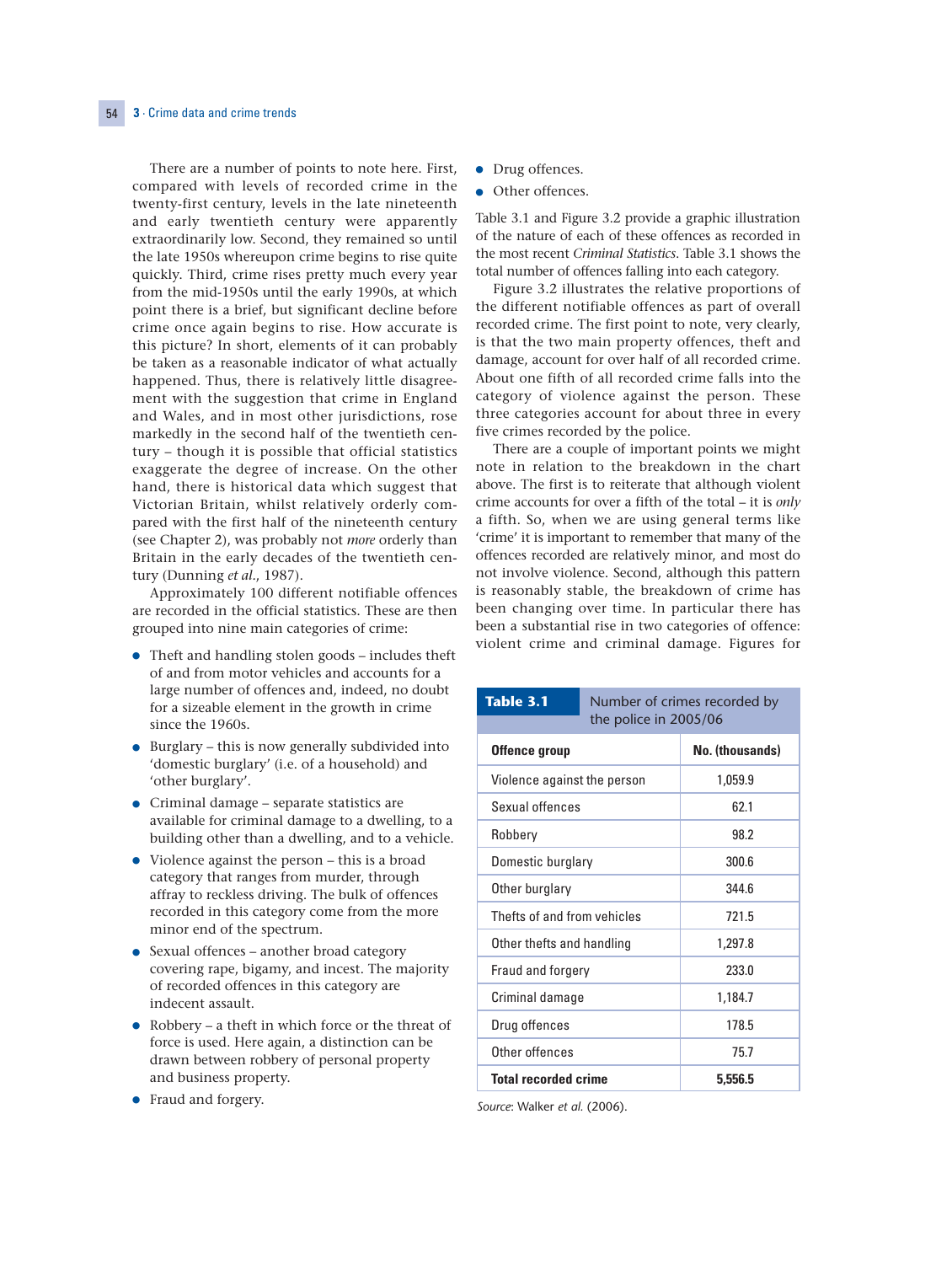

*Source*: Walker *et al.* (2006).

indictable offences recorded by the police in 1975, for example, show that violent crime accounted for approximately five per cent of offences and criminal damage for less than four per cent (HOSB 1/79). As Maguire (2007) notes, the number of criminal damage offences recorded is now over 230 times higher than it was in the 1950s. The apparent proportionate growth in violent crime as indicated by these statistics is actually largely a product of the introduction of the National Crime Recording Standard in 2002 (see below).

When using such statistics, therefore, we must be careful as to how they are utilised. Potentially, such changes may tell us something important about the changing nature of crime over the past half century. Equally, they may also alert us to the possibility that the recording of crimes has changed substantially in the same period. How do we unravel this? In part, we can do so by using other sources of data as a point of comparison. We will return to this later in the chapter. Before we move on, however, we must look in greater detail at the *construction* of official statistics in order to help us assess how useful they are, and what their limitations might be. We can start by considering what influences recorded crime statistics contain. Perhaps the most obvious one concerns the criminal law. The categories we have been discussing so far – burglary, criminal damage, violence against the person, theft of and from vehicles and so on – are all derived from criminal law and form the basis for the definition and identification of the offences that are recorded by the police.

#### **The impact of legislation**

Legislation can affect crime in a number of very important ways:

● New legislation creates new offences (crimes that previously did not exist). Successive Race

Relations Acts (1965, 1976) have created new offences such as racial discrimination and racial harassment. The Crime and Disorder Act 1998 created a range of new racially- and religiouslyaggravated offences. The Health Act 2006 provided the basis for the introduction of a ban on smoking in enclosed public spaces from 1 July 2007 in England and Wales. As new legislation creates new offences it also allows for additional crimes to be recorded in the official statistics.

● Legislation may also be repealed and therefore matters that once would have been seen as crimes will no longer be considered criminal and such offences will no longer appear in the official statistics. Thus, the Sexual Offences Act 1967 made legal homosexual acts in private between consenting adults aged 21 or over. Prior to this, homosexuality had been a criminal offence, and indirectly led to the commission of other crimes such as blackmail. Other changes can affect the way the law is policed. Most obviously, the significant discretion available to the police means that certain laws may be enforced more or less vigorously at different times. There may also be policy decisions which affect enforcement. In recent years the changing categorisation of cannabis has led to some controversy over policing of local drugs markets (see Chapter 21) with critics arguing that the sale of cannabis had effectively been decriminalised in certain areas.

In thinking about the construction of official statistics, therefore, it is always important to bear in mind what impact legislative change may have, and also whether it is possible that changes in policing and/or prosecution policies and practices might lie behind any of the changes identified. Beyond these issues lie a number of other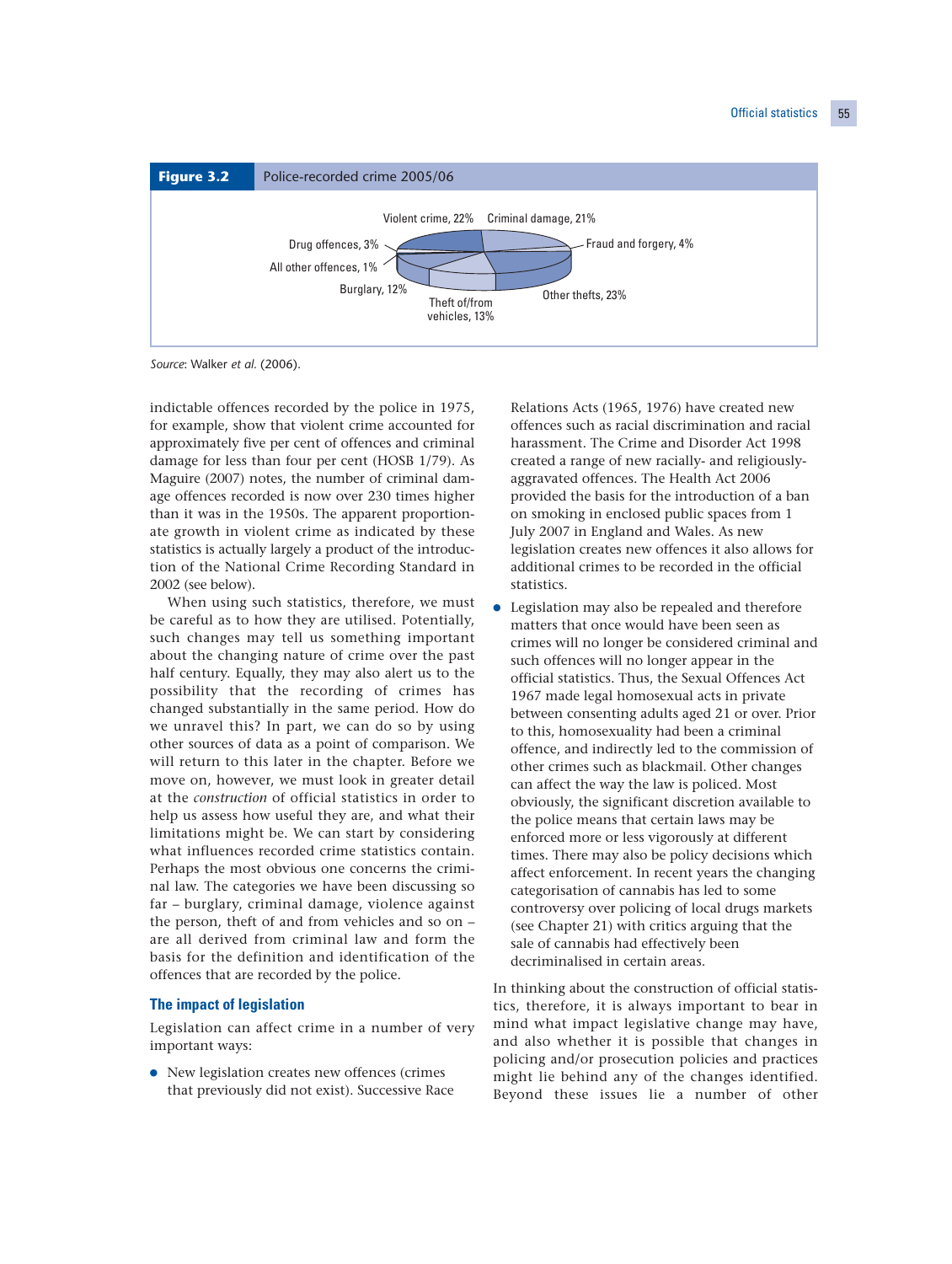

The ban on smoking in enclosed public spaces means the potential for more crimes to be committed and recorded. This illustration shows part of the government's campaign to publicize the ban ahead of its implementation on 1 July 2007.

important factors influencing what is found in police-recorded crime statistics – most particularly, whether or not 'crimes' are reported to the police and, if so, whether they are then recorded.

#### **Understanding 'attrition'**

There are a number of stages in the process by which particular acts come to be defined as 'crimes'. Crimes are not simply 'there', waiting to be included in a statistical summary. First of all, they must be 'known'. Now, this may sound odd, but there are a number of ways in which *crimes* might not be known:

● *The victim may simply be unaware of the offence*. If you had been defrauded of, say, a relatively small sum of money, would you always know about it? How carefully do you read bank statements? Or, if a small sum of money was stolen from your wallet or purse, would you always know? These days we are told to be careful about protecting our personal details as

there is increasing concern about identity theft. When such offences are committed, however, it may be some time, if ever, before the person whose personal details are being used becomes aware of what is happening. Thus, there are circumstances when although a crime may have been committed, you are unaware of it and therefore you cannot tell anyone such as the police about it, and it can therefore never make its way into official records.

● *There may be no victim*. What proportion of cases in which people buy drugs, for example, come to the attention of the police? If a transaction is taking place, to which both people consent, then they will not draw it to the attention of the police. It is likely, therefore, that only a tiny minority of such offences will ever be known by the police – because of proactive operations – and therefore only a tiny minority will potentially be recorded.

The next point at which 'cases' drop out of the system is when crimes are *reported* to the police. Of all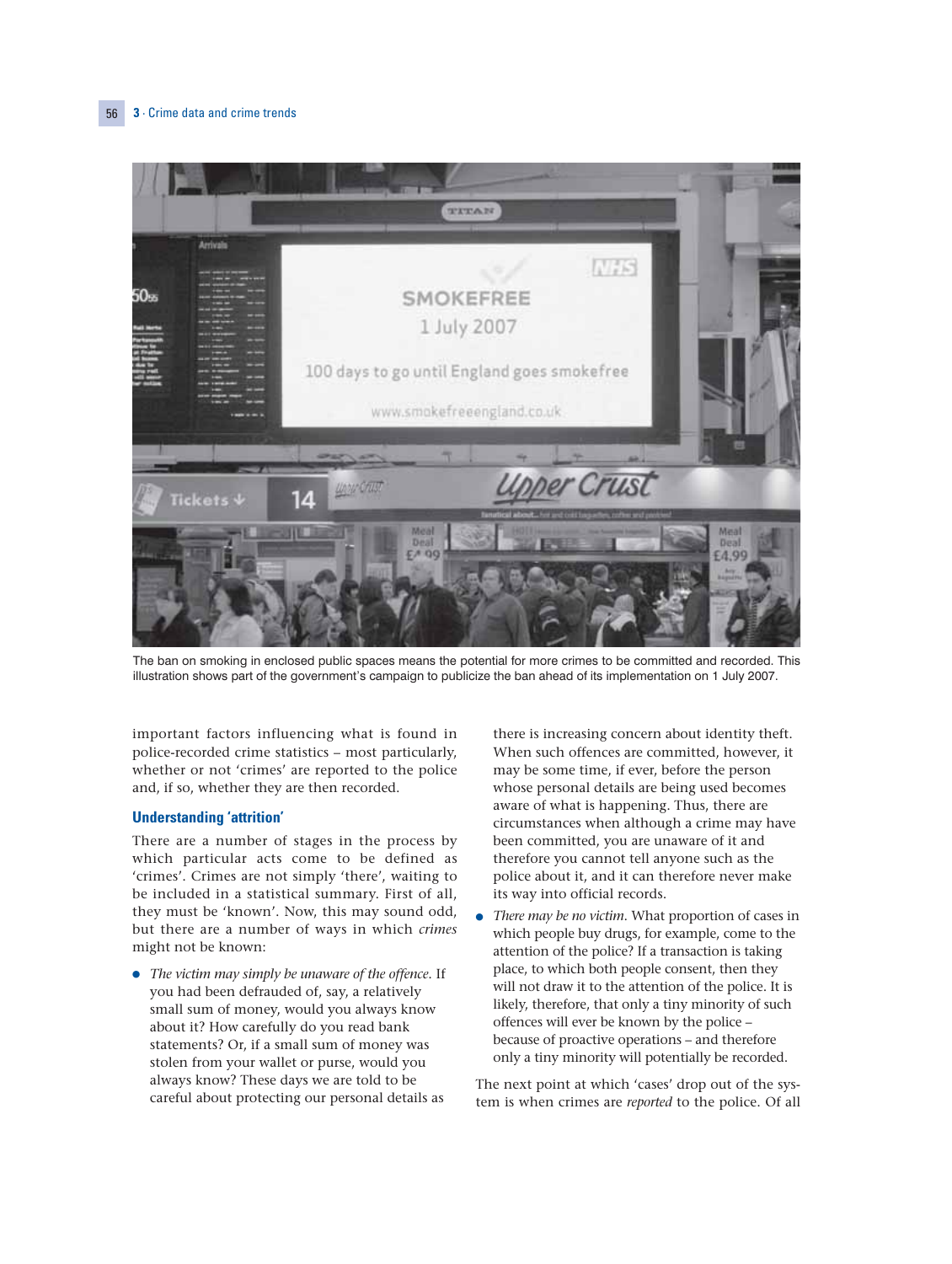those cases in which a victim is aware that an offence has taken place, only a proportion will be reported to the police. Rates of reporting vary markedly by offence with some much more likely to be reported to the police than others. Before we look at the figures we need to raise one question. How do we estimate what proportion of offences are reported to the police? The answer is that we use the BCS as a comparison. The BCS asks respondents about crimes they have experienced in the previous 12 months, and also asks them whether they reported it/them to the police and, if not, why not. Then, using crimes which are covered by both sets of data it is possible to produce estimates of rates of reporting. The 2005/06 BCS estimated that 42 per cent of incidents overall were reported to the police. The reporting rate varied dramatically across offence types (see Figure 3.3).

As Figure 3.3 illustrates, offences such as the theft of a motor vehicle are very likely to be reported. This shouldn't surprise us as by law cars have to be insured before they can be used on the road. By and large insurance claims cannot be made successfully without notifying the police that a crime has taken place. The same is true for household insurance claims – say where a burglary has been committed. However, unlike car insurance there is nothing compulsory about household insurance. Poorer people are less likely to have household insurance (Howarth *et al*., 1998). As we will see later (see Chapter 20), as it is those living in the poorest communities who are most likely to experience property crime, one can immediately see how crime has a considerable and differential impact according to wealth.

Why then do people decide not to report matters to the police? There are many reasons, including:

- The victim considers it too trivial.
- The victim feels the police will not be able to do anything about it.
- The victim feels the police will not be willing to do anything about it:
	- they may feel the police will not be interested;
	- they may feel the police won't believe them;
	- they may feel the police are simply too busy.
- The matter is too embarrassing, or is compromising in some other way.
- The victim is too scared to report it.
- The victim would prefer to deal with the matter in another way.

The BCS has for some time found that the feeling that the matter is too trivial is the most commonly cited reason for non-reporting, or that the victim felt that the police could do little about the offence. In relation to violent crime, however, the most common reason given for non-reporting was



*Source*: Walker *et al.* (2006).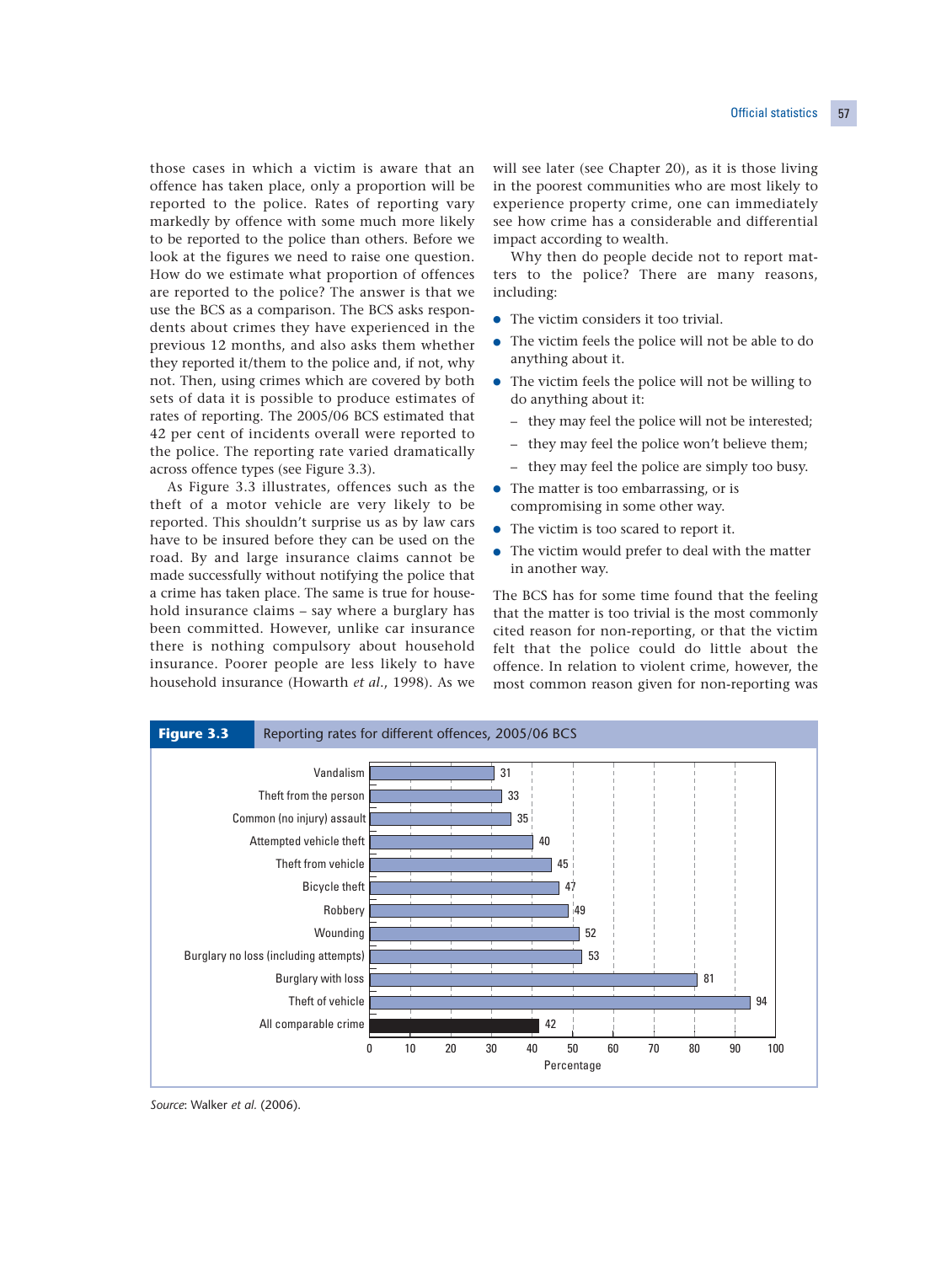

Feminist campaigns to bring greater recognition to violence against women have led to increased reporting of offences such as rape and domestic violence. This picture is of a public protest held in Dublin, Ireland in June 2006.

that victims considered the issue to be a private matter and wished to deal with it themselves, reflecting, it is argued, the personal nature of the offences (Walker *et al.*, 2006).

A further hugely important way in which reporting practices influence levels of crime recorded in official statistics can be seen when social attitudes towards particular offences change. The most obvious example here concerns rape, sexual assault and other domestic violence against women. For many years reporting levels were extremely low – many women being convinced that their experiences would not be treated seriously, that they would be blamed for what had happened to them, or that they would simply not be treated with respect. As a result of much campaigning work over many years, attitudes toward violence against women have changed somewhat, and there have been some substantial changes in police practices in this area (see Chapter 32). One consequence has been significant increases in both reporting (and recording) rates and, therefore, within official statistics, the impression that such offences have been rapidly increasing. In reality, there is little evidence of an increase in such offences – merely a rise in the number of cases successfully recorded as crimes.

Now, as the previous discussion implies, there is a further stage in the criminal justice process – the *recording* of crime – which also contributes to the attrition process. The uninitiated might assume that once an offence has been reported to the police it is then simply recorded and becomes officially defined as a 'crime'. This is not the case, however. Reporting an offence is not a guarantee that it will be recorded. Again, there are a number of reasons for this:

- The police may not accept the account given to them.
- The police may find insufficient evidence to confirm that an offence has taken place.
- The victim may refuse to press charges.
- The police may judge that the matter reported to them has already been satisfactorily dealt with or resolved.
- The police may simply not wish to pursue the matter and therefore fail to record it (what is often called 'cuffing': the deliberate failure to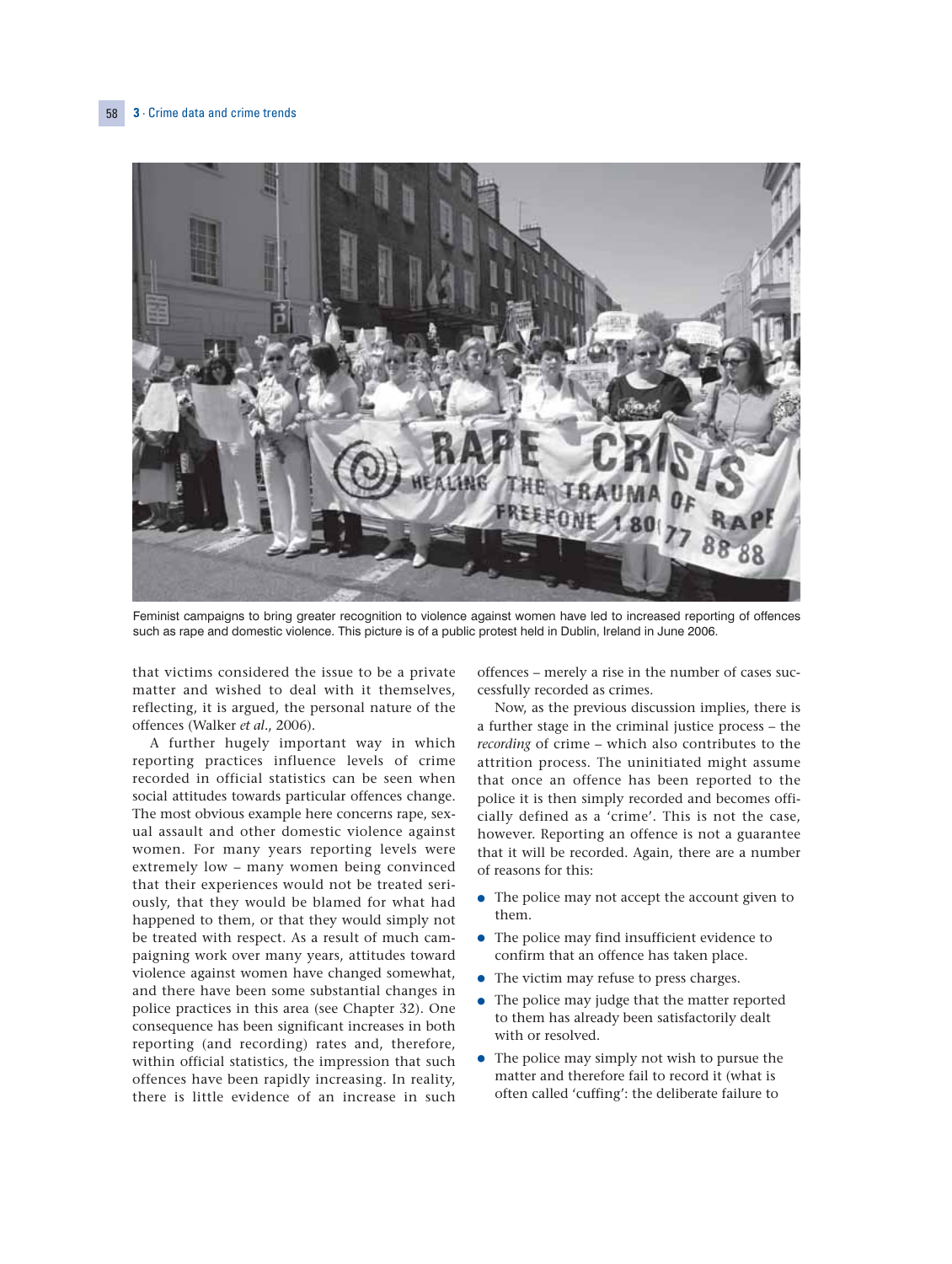record an incident in order to save work or to increase clear-ups – see Young, 1991: 323–5).

Audits are now regularly undertaken of police recording practices, and recent estimates suggest that between 70–75 per cent of incidents reported to the police are recorded as crimes. Figure 3.4 illustrates police recording rates for offences in different categories.

Shortfalls in reporting and in recording are the two major factors in what is commonly referred to as the 'attrition rate' in the criminal justice system: the proportion of 'all offences' that eventually end up in the criminal justice system and, more particularly, end with a caution or conviction. Of all those offences recorded by the police, only a very small proportion eventually ends with a caution or a conviction.

At this point we must distinguish between the proportion of offences that end with a caution or conviction and what is generally referred to as the 'clear-up rate'. Historically, the clear-up rate has frequently been used as an indicator of police efficiency. There are a number of conditions which may allow a crime to be defined as having been 'cleared up':

- Someone has been charged or summonsed (though not necessarily convicted).
- Someone has been cautioned.
- The offence has been 'taken into consideration' at court – someone has admitted it even though they haven't been prosecuted for it.
- There is sufficient evidence to prosecute someone, but no prosecution is proceeding (incapacity of the offender, victim, witness and so on).
- Victim is unwilling to give evidence.
- Offender is below the age of criminal responsibility (under ten).
- The offender is already in prison for another offence.

Clear-up rates vary markedly between offence types and, historically, have also varied markedly between police forces. One of the reasons for this – certainly historically – has concerned the use of offences 'taken into consideration' or TICs. These occur when suspects, having been arrested and charged, are asked if there are other offences they will admit to. This is an indirect means of clearing up offences, and differing practices in relation to TICs in different forces has on occasion been an important factor in variations in clear-up rates. In understanding 'attrition' in the criminal justice system, therefore, the major distinctions to bear in mind concern: the proportion of offences reported; of those reported, the proportion recorded; of these how many are 'cleared up'; and, finally, how many result in a caution, a conviction, or a prison sentence. Attrition within the criminal justice system is depicted graphically in Figure 3.5.



*Source*: Walker *et al.* (2006).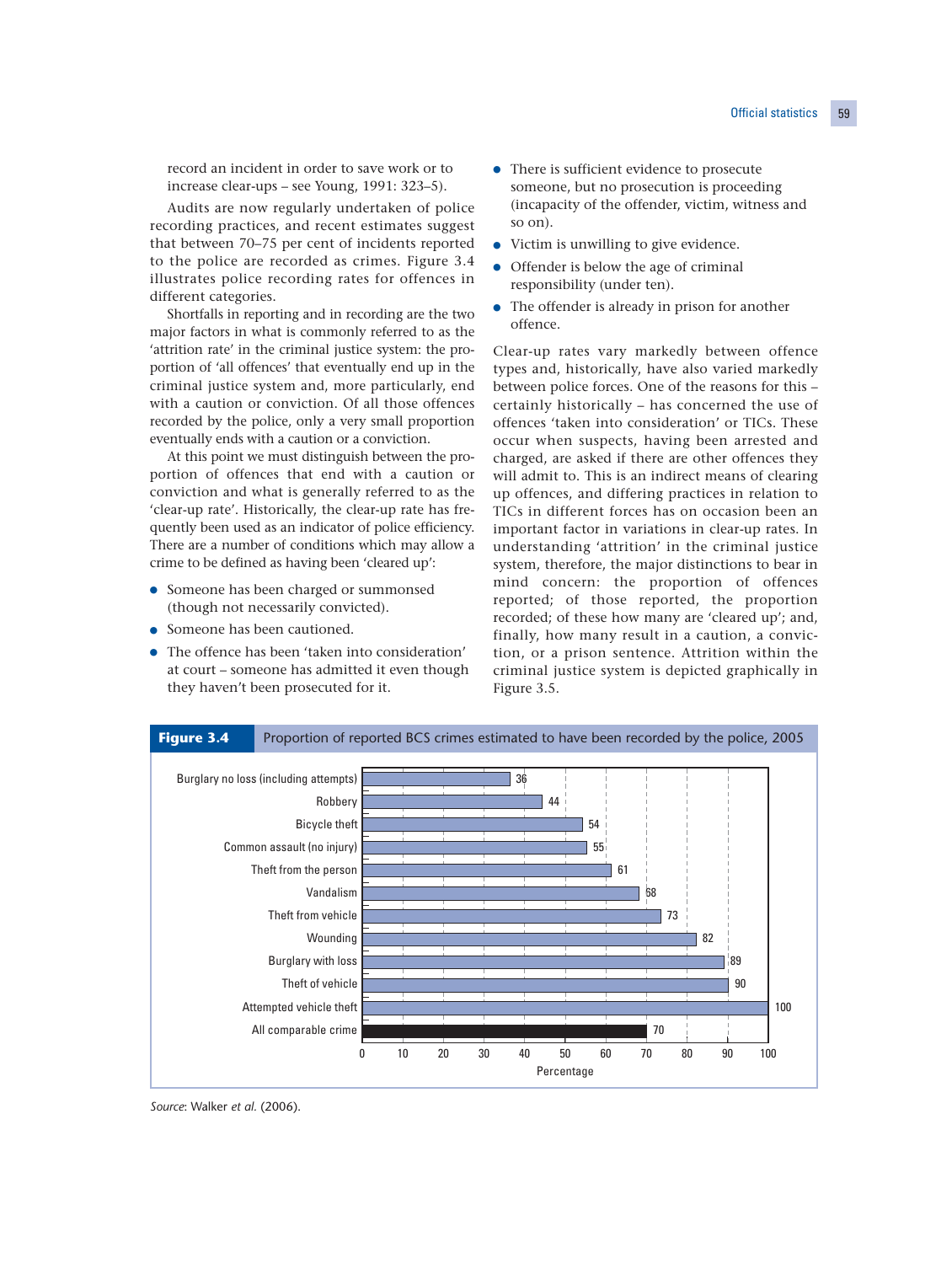#### 60 **3** · Crime data and crime trends



*Source*: Barclay and Tavares (1999).

#### **Limitations of official statistics**

As we have seen, what is included within official statistics can be profoundly affected by what is brought to the attention of the police, and how they then respond to such reports. There are Home Office rules governing police procedures for recording crime and we will look at these in more detail when considering recent trends in crime. These factors are among the main concerns when considering the limitations of this particular source of data. A further limitation of official statistics is that they are generally offencerather than offender-focused. Furthermore, they are not victim-focused.

Bottoms (1994) has argued that beginning in the 1970s there was something of a shift from the study of the *offender* to the study of *offences*. In part, in the UK this was the result of the increasing influence of Home Office research and an approach to the study of crime that Jock Young has characterised (and possibly caricatured) as 'administrative criminology'. There are a number of potential pitfalls in the counting of offenders and offences using official statistics. If an offender is before the court on three charges then normally only the most serious (the *principal* offence) of these will be recorded in the official statistics. By contrast, an offender who commits three offences at different times may appear in court on three separate occasions and be recorded, therefore, three times. More recently, changes in recording rules further shift the focus of police-recorded crime statistics in the direction of counting offences: where previously cases involving a single victim reporting three offences would have been recorded as a single incident, the police are now required to record all three separately. Official statistics tell us quite a lot about what happens to people as they go through the criminal justice process, but relatively little therefore about the people themselves.

Furthermore, official statistics only contain information about a limited sub-set of offences, not all offences. Police-recorded crime covers all crime reported to, or discovered by, the police and then recorded and *which are required to be reported to the Home Office*. It is for this reason that these are generally known as 'notifiable offences'. Historically, notifiable offences have generally been what would ordinarily be regarded as the 'more serious' crimes. Changes in what are called the 'counting rules' in 1998 also brought some less serious offences into the notifiable category. For the purposes of this discussion, it is what is left out that is important. In the main it is summary offences – relatively minor cases that would be heard in the magistrates' courts – that are not included in police-recorded crime statistics. Whilst they are generally not serious offences – they comprise mainly motoring offences – they are sizeable in number. For this reason, as well as others already outlined, it is a mistake to see police-recorded crime numbers as representing 'all crime'.

Indeed, as Bottomley and Pease (1986: 1) in the introduction to their book on measuring crime, point out: 'It is impossible to give any accurate or straightforward answers to [the question of how much crime there is] … Not only does everything depend on what is meant by "crime", "criminals" and "victims", but even if there were to be broad agreement on the definition and scope of these basic terms, it is very apparent that most of the extant methods of measuring the nature and amounts of crime, criminality and victimization would be inadequate to the task.' Nevertheless, as Maguire (2002: 334) observes: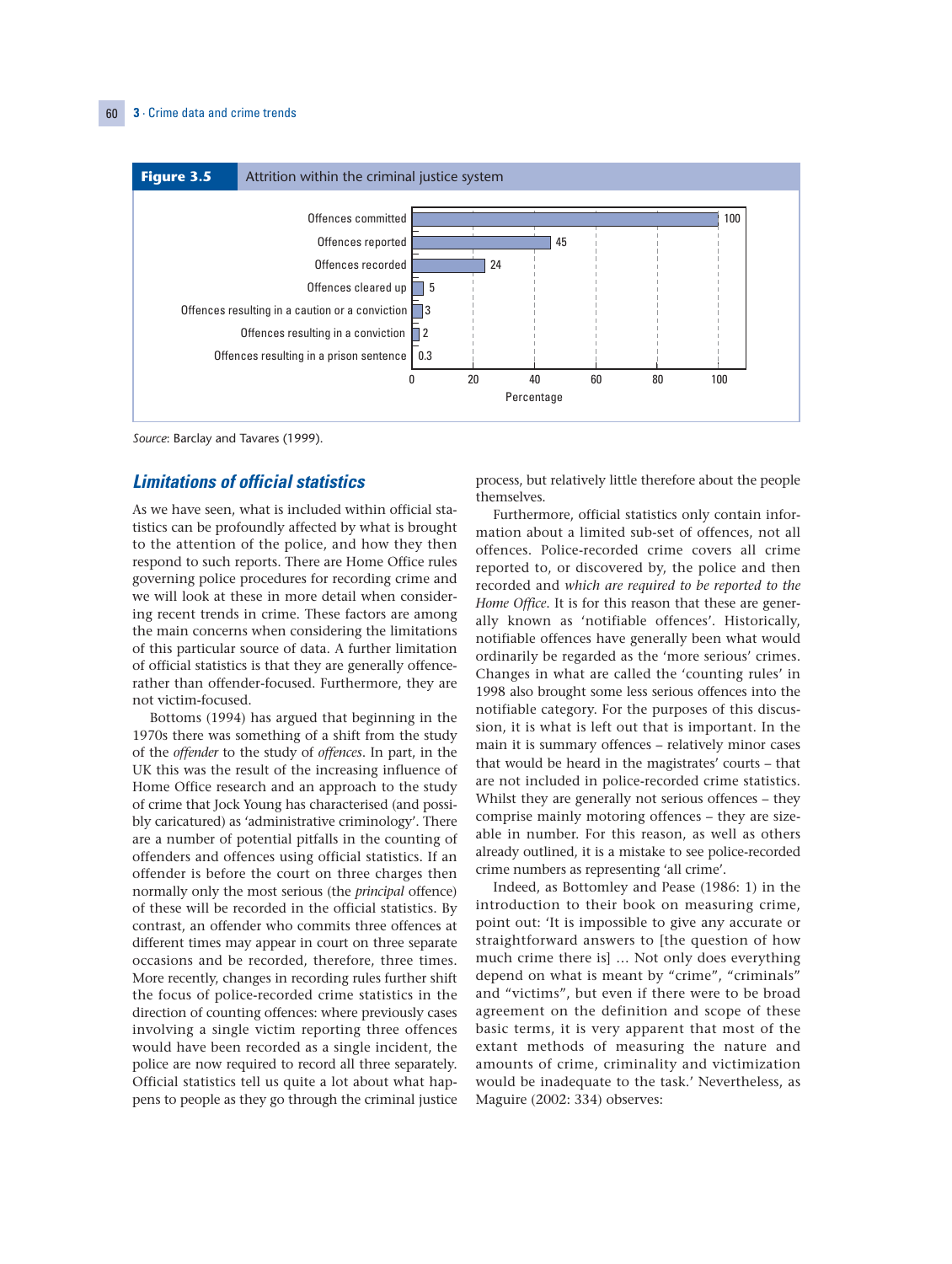Despite the warnings of criminologists and government statisticians alike, these statistics are still treated by many politicians and journalists as an accurate 'barometer' of crime, and any sizeable rise in the figures they produce tends to receive widespread publicity and spark off arguments about police or government ineffectiveness or the need for sentencing changes (falls, conversely, tend to be largely ignored). The figures are also used a great deal at a local level to inform the distribution of police resources and, increasingly, the preparation of crime 'audits' and crime reduction plans, as well as the measurement of police and crime reduction partnerships' 'performance' in comparison with targets and other areas.

#### **Some limitations of Criminal Statistics**

The numbers of particular crimes, and the overall level of crime, recorded in Criminal Statistics, can be profoundly affected by changes in:

- decisions about which offences to include (only 'notifiable' offences are included; this excludes 'summary' offences, as well as those offences recorded by non-'Home Office police forces' such as the British Transport Police, the Ministry of Defence Police, etc.);
- changes in the 'counting rules';
- changes in public attitudes toward the reporting of particular offences;
- changes in police practices toward particular offences (the 'upgrading' or 'downgrading' of particular offences).

In addition, *Criminal Statistics* are a poor tool for:

- understanding the social context of crime (very diverse crimes are included under broad offence headings);
- understanding the relative risks of victimization.

#### **Review questions**

- **1** When were official crime statistics first collected in Britain?
- **2** What is meant by attrition?
- **3** What are the main reasons people fail to report crimes to the police?
- **4** Why might the police decide to, or fail to, record crimes that are reported to them?

## **Victimization surveys**

The essence of the victimization survey is the standard sample survey. The objective is generally to seek to interview a representative sample of a particular population and to ask them a series of questions about their experience of victimization – usually over the past year. As with so many elements of modern social scientific inquiry, the victimization survey began life in America. The product of President Johnson's government in the 1960s, victimization surveys were intended to provide a more accurate measure of the extent of crime, and of trends in crime, than the hitherto standard method of relying on official statistics – the *Uniform Crime Reports.* Of the early studies, it is that undertaken by the National Opinion Research Center (Ennis, 1967) that is most frequently discussed. Based on a sample of 10,000 households, the survey asked a range of questions about household members' experiences of crime. Although the early victimization surveys were somewhat limited, they nevertheless helped to provide an indication of the extent of non-recorded crime (generally three to five times as many as captured by official means) (Coleman and Moynihan, 1996).

The National Crime Victimization Survey (NCVS), originally called the National Crime Survey, was established in the US in 1972. Data for the NCVS are collected twice each year, from a nationally representative sample of roughly 49,000 households comprising about 100,000 people. The data cover the frequency, characteristics, and consequences of criminal victimization in the United States. Originally undertaken by the Law Enforcement Assistance Administration, the survey is now administered by the US Census Bureau (under the US Department of Commerce) on behalf of the Bureau of Justice Statistics (under the US Department of Justice).

The first victimization survey in the UK was included in the 1972 General Household Survey (GHS). As it sounds, the GHS is used to record information about a wide variety of domestic experiences. In the early 1970s the GHS explored the extent of household burglary. The first major victimization survey with a broad focus was also carried out in the early 1970s in three areas of London by Richard Sparks (senior) and colleagues – largely to test the effectiveness of this particular method. Their book, *Surveying Victims* (Sparks *et al.*, 1977), remains an important landmark in British criminology.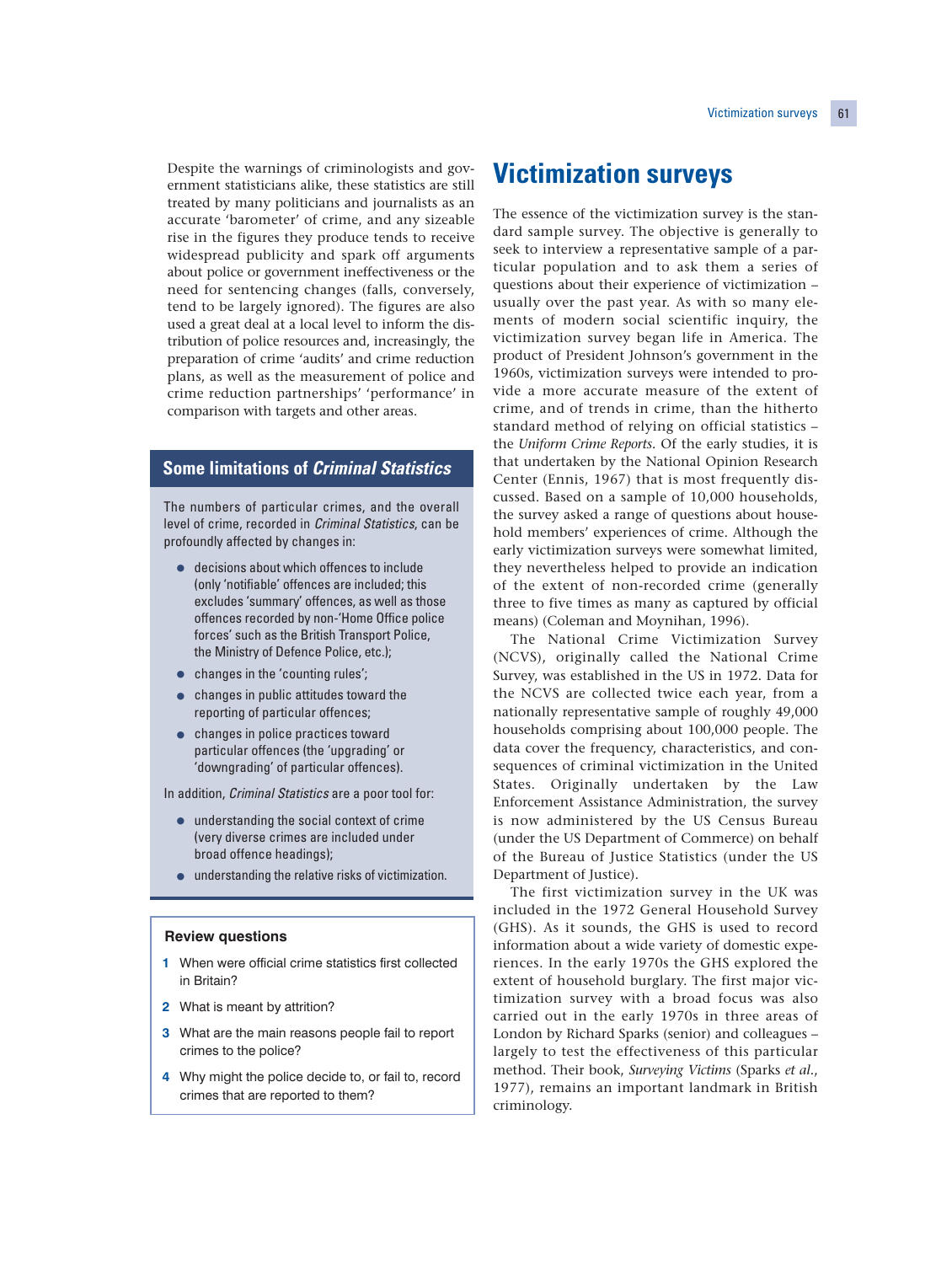#### **The purposes of crime surveys**

Sparks and colleagues in the late 1970s identified eight reasons why victimization surveys might provide useful data:

- The ability of victimization surveys to provide a relatively accurate measure of crime rates enables them to be used as a 'social barometer'.
- Such surveys can be used to estimate the size of the gap between reported and unreported crime.
- They can be used to assess public attitudes toward reporting and therefore towards crime and policing.
- They can be used to assess crime prevention effects of particular initiatives.
- They can help direct our attention to the experiences of victims – experiences that might otherwise be ignored.
- They can provide more information about the nature of crime victims.
- They can be used to help assess the veracity of particular criminological theories.
- They can be used to help measure fear of crime and other responses to crime and victimization.

The second victimization survey in England was undertaken by Bottoms and colleagues in Sheffield in 1975 (Bottoms *et al*., 1987).

#### **The British Crime Survey**

Within a few years the Home Office had taken the decision to fund a national victimization survey. Although it has always been known as the British Crime Survey (BCS), it was only the first and third surveys that were conducted in Scotland as well as England and Wales. Scotland now has its own survey, as does Northern Ireland. The first BCS was undertaken in 1981/82 and was published in 1983 (Hough and Mayhew, 1983). Based on a representative sample of the population in England and Wales, interviews were conducted with 10,000 respondents aged 16 or over. The authors of the very first BCS described the main reasons for its introduction in the following way (Mayhew and Hough, 1988: 157):

The case for such a survey rested largely in the value to policy-makers of having at least a rough

guide to the extent and shape of the problem which the criminal justice system was intended to tackle: police statistics of recorded crime seemed adequate as a measure of police workload, but – because of unreported and unrecorded crime – deficient as an index of crime …

Another attraction lay in the survey's promise as an antidote to public misperceptions about crime. It was thought within the Home Office that misconceptions about crime levels, trends and risks were widespread among the public. A survey-based index of crime would demonstrate the possibility  $-$  if not the reality  $-$  that the index of crime based on offences recorded by the police might be subject to statistical inflation by virtue of changing reporting and recording practices … In other words, the survey promised a more informed picture of crime which might help create a more balanced climate of opinion about law and order. Finally, it was felt that a national survey might give a boost for criminological research and theory.

The BCS was undertaken subsequently in 1984, 1988, 1992, 1994, 1996, 1998, 2000, and 2001. Since then it has become an annual survey – essentially conducted on a rolling basis – with a significantly enlarged sample size. The sizeable increase in the BCS sample size meant that analysis could be undertaken at police force level.



The very first *British Crime Survey* was published in 1983.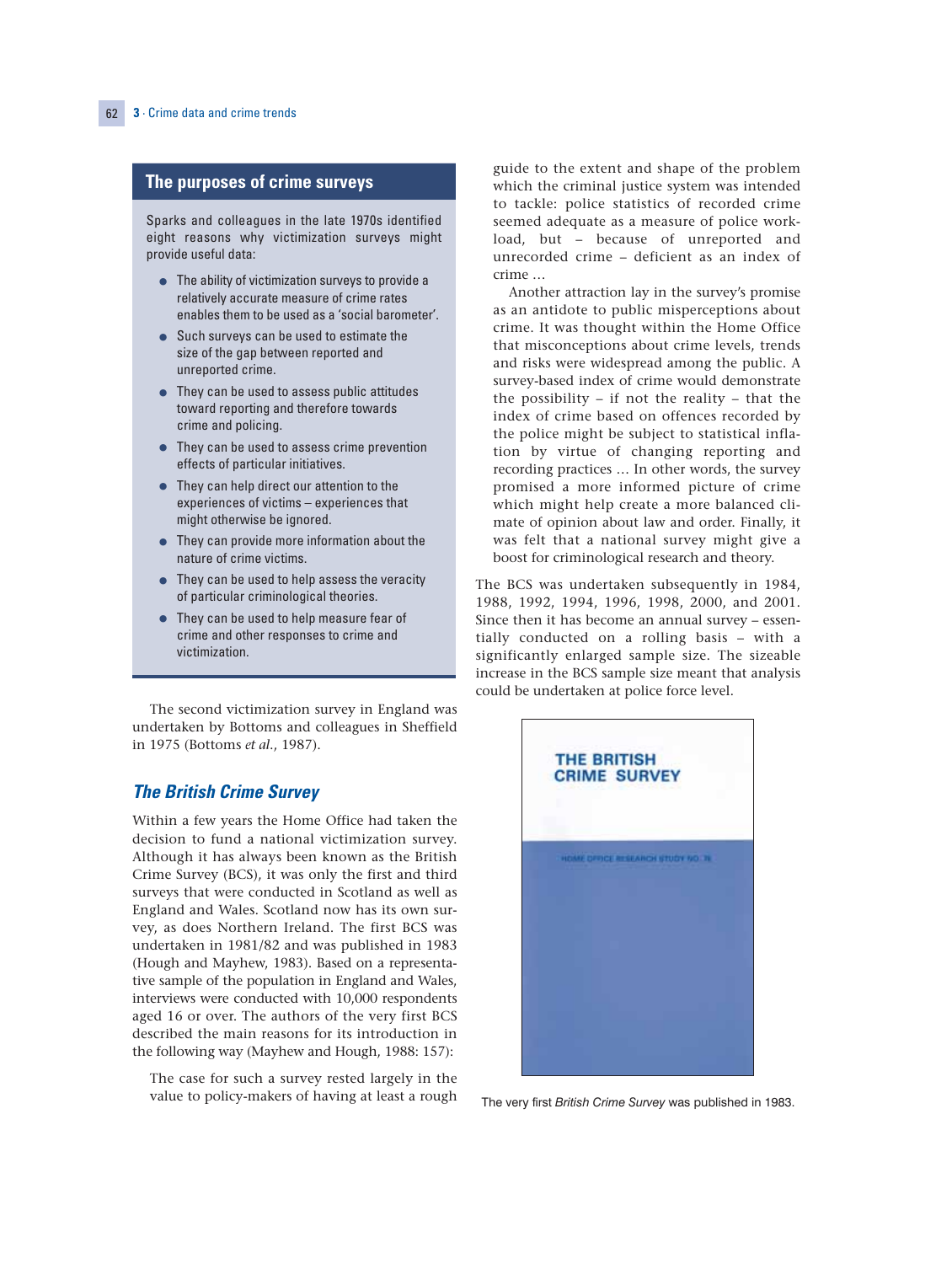#### **Understanding the British Crime Survey**

The BCS increased its sample size to 15,000 in 1996 and then again to 20,000 in 2000. From 2001 onward when it became an annual, rolling survey, the core sample of the BCS was raised to 40,000.

The first three 'sweeps' of the BCS used the electoral register as the sampling frame. The electoral register has a number of shortcomings, leading to the underrepresentation of minority ethnic groups and transient populations (see Mayhew et al., 1993: 149–151 for details). More particularly, in the 1980s the introduction of the community charge  $-$  the 'poll tax'  $-$  which used the electoral register as its primary means of identifying those liable for the tax, increased the gaps in its coverage.

Since 1992, the BCS has the used the Postal Address File (PAF) as its sampling frame. The PAF, which also has a number of limitations, has the advantage of being constantly updated, unlike the electoral register which is only updated annually.

Since 1994, the BCS has used CAPI (Computer Assisted Personal Interviewing), with limited use of CASI (Computer Assisted Self Interviewing) for some sensitive questions (see Hough and Maxfield, 2007).

The BCS asks a series of questions covering a list of specified crimes. Respondents are asked whether they have experienced any of the listed crimes in the

The results of the various 'sweeps' of the BSC are published by the Home Office and the majority are now available online. As we noted in the discussion about official statistics, in recent years the Home Office has taken to publishing an annual 'snapshot' of crime in England and Wales, drawing on data from the BCS, police-recorded crime and other sources. Elements of the BCS are still published separately, but usually when there is a particular subject – such as drug use – being investigated. The major reports from the BCS are listed in the box overleaf.

The first BCS produced some quite startling data. Its authors, faced with the prospect of identifying the level of unreported crime for the first time, also introduced a number of findings that were intended to be somewhat more reassuring. Thus, they (Hough and Mayhew, 1983: 15) suggested that the average citizen could anticipate:

- a robbery once every five centuries;
- an assault resulting in injury once every century;

previous 12 months and, if they answer positively, they are then asked a series of follow-up questions about the incident(s). The remainder of the survey covers other areas, such as (Mayhew and Hough 1988: 158):

First British Crime Survey

- Lifestyle, and other factors affecting risks of victimization.
- Fear of, and beliefs and attitudes about, crime.
- Contact with the police, and attitudes to the police.
- Drinking habits, and knowledge of sanctions for drunken driving.
- Self-reported offending.

Second British Crime Survey

- Assessments of seriousness of crime.
- The impact of crime on victims.
- Perceptions of crime risks and (modified) fear of crime.
- Attitudes to sentencing.
- Attitudes to neighbourhood watch schemes.
- Self-reported offending.
- the family car to be stolen once every 60 years;
- a burglary in the home once every 40 years.

The authors were subsequently criticised for presenting such 'averages' and thereby masking the very wide variations in likelihood of victimization across different parts of the population. Later crime survey reports avoided such generalisations and have tended to analyse the patterns and risks of victimization by a range of demographic characteristics. We will return to this in later chapters (see, for example, Chapters 20 and 31).

The BCS has provided a wealth of information on criminal victimization over the past 20 years and more. Respondents are asked about a broad range of crimes and, if they have experienced any in the previous year, are then asked a substantial series of follow-up questions to explore the nature of the offence and their response to it (including, as we have seen, whether they reported it to the police). In addition, the BCS carries a series of other modules which explore respondents' experiences and attitudes towards a variety of other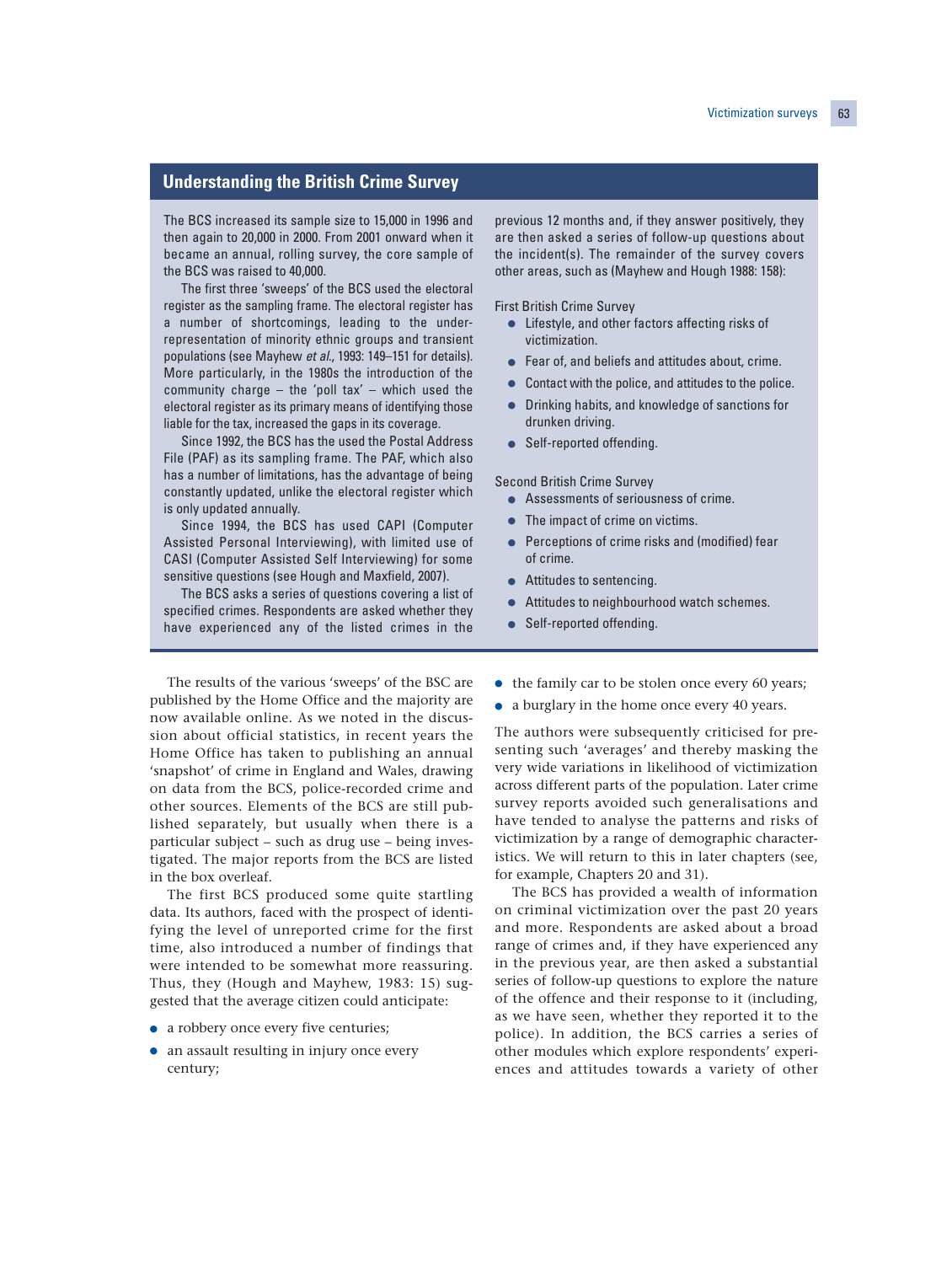#### **Main Reports from the British Crime Survey**

- Hough, M. and Mayhew, P. (1983) The British Crime Survey, Home Office Research Study No. 76, London: Home Office
- Hough, M. and Mayhew, P. (1985) Taking Account of Crime: Findings from the Second British Crime Survey, Home Office Research Study No. 85, London: Home Office
- Mayhew, P., Elliott, D. and Dowds, L. (1989) The 1988 British Crime Survey, Home Office Research Study No.111, London: Home Office
- Mayhew, P., Aye-Maung, N. and Mirrlees-Black, C. (1992) The 1992 British Crime Survey, Home Office Research Study No.132, London: Home Office
- Hough, M. (1995) Anxiety about Crime: Findings from the 1994 British Crime Survey, Home Office Research Study No.147, London: Home Office
- Mirrlees-Black, C., Mayhew, P. and Percy, A. (1996). The 1996 British Crime Survey. Home Office Statistical Bulletin 19/96, London: Home Office
- Mirrlees-Black, C., Budd, T., Partridge, S. and Mayhew, P. (1998). The 1998 British Crime Survey. Home Office Statistical Bulletin 21/98, London: Home Office
- Kershaw, C., Budd, T., Kinshott, G., Mattinson, J., Mayhew, P. and Myhill, A. (2000) The 2000 British

Crime Survey. Home Office Statistical Bulletin 18/00, London: Home Office

- Kershaw, C., Chivite-Matthews, N., Thomas, C. and Aust, R. (2001) The 2001 British Crime Survey: First Results, Home Office Statistical Bulletin 18/01, London: Home Office
- Flood-Page, C. and Taylor, J. (2003) Crime in England and Wales 2001/2002: Supplementary Volume. Home Office Statistical Bulletin 1/03, London: Home Office
- Simmons, J. and Dodd, T. (2003) Crime in England and Wales 2002/2003. Home Office Statistical Bulletin 07/03, London: Home Office
- Dodd, T., Nicholas, S., Povey, D. and Walker, A. (2004) Crime in England and Wales 2003/04, Home Office Statistical Bulletin 10/04, London: Home Office
- Nicholas, S., Povey, D., Walker, A. and Kershaw, C. (2005) Crime in England and Wales 2004/05, Home Office Statistical Bulletin 11/05, London: Home **Office**
- Walker, A., Kershaw, C. and Nicholas, S. (2006) Crime in England and Wales 2005/06, Statistical Bulletin 12/06, London: Home Office

All of the above are available online at the Home Office website: http://www.homeoffice.gov.uk/rds/pubsintro1.html

matters, such as drugs, domestic and sexual violence. Clearly, one of the great advantages that such surveys have over official statistics is that they largely overcome the 'non-reporting' and 'non-recording' problems associated with the latter. Crime, or more accurately, victimization surveys also have some quite significant limitations, however. Thus, for example, the sample for the British Crime Survey:

- does not include under-16s and therefore cannot say anything about the victimization of young people;
- is a household sample, and therefore excludes people not living in a household, such as the homeless, those irregularly living in hostels and those in prisons. Available research suggests that these groups probably have very high victimization rates (see Chapters 17 and 28);
- does not cover businesses and, therefore, commercial and industrial victimization is not included in the BCS's estimate of crime;
- is a study which relies on people to report what they have experienced, by definition it cannot include murder or 'victimless crimes' such as the buying and selling of drugs;
- is insufficiently large (despite increases in sample sizes) to be able to assess offences like rape and sexual assault;
- doesn't include most forms of corporate crime, environmental crime or other offences subject to regulation by bodies such as Revenue and Customs, the Health and Safety Executive and others.

Some of these shortcomings can be overcome, and there have been recommendations recently (Smith 2007) that, if practicable, the BCS should be extended to under-16s and to certain types of group residences (such as university halls of residence) and that the surveys of commercial and industrial victimization that the Home Office has occasionally undertaken ought to be carried out regularly.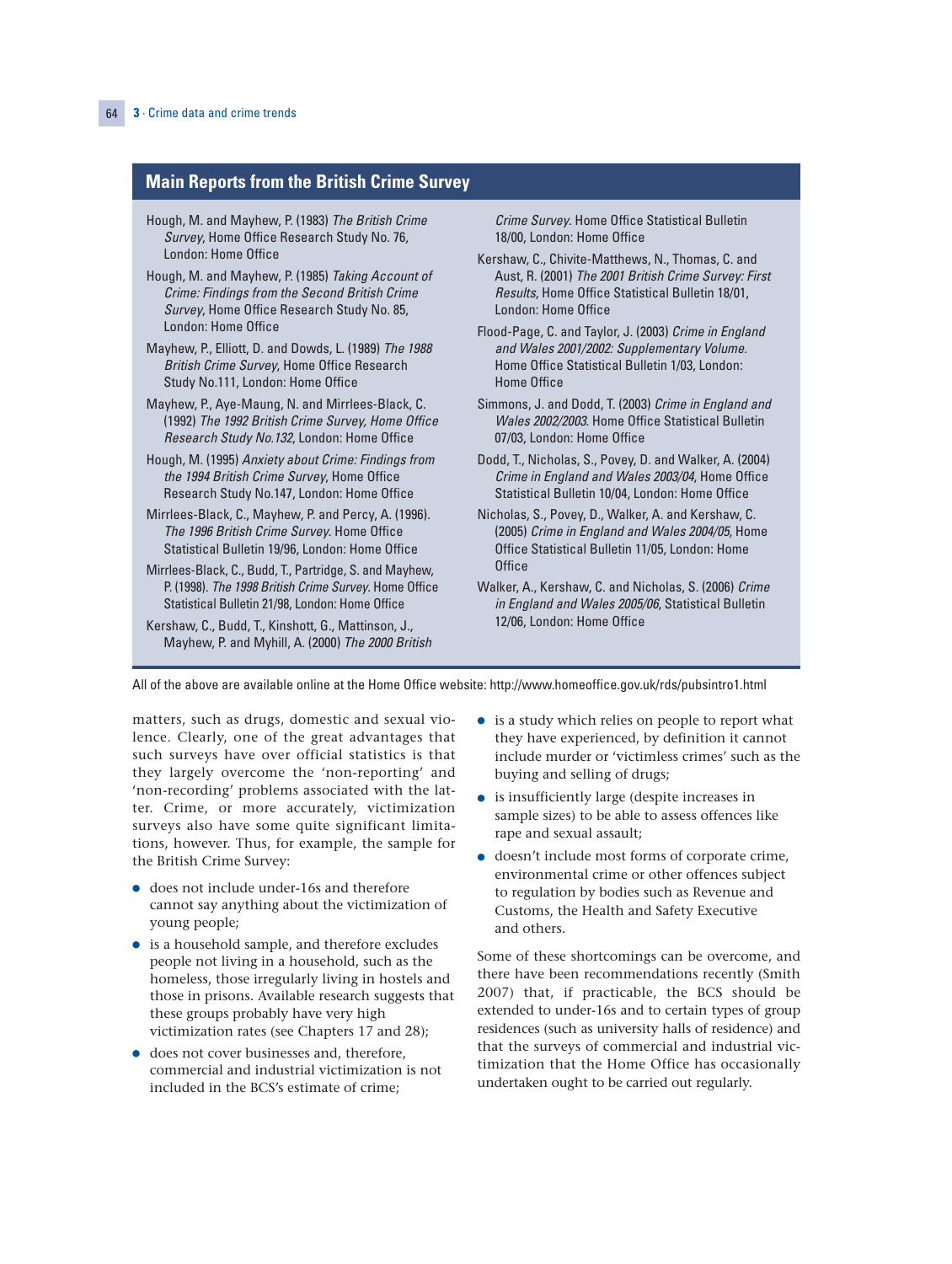It is not just at the national level that victimization surveys have been used. As we will see below they are increasingly being used internationally in order to try to facilitate comparisons across jurisdictions. In addition, there have been a number of influential local crime surveys.

#### **Local crime surveys**

For a short but important period in the 1980s and beyond, local crime surveys became a small but influential criminological industry. Adopting a largely identical approach to national surveys, but rather focusing on a much smaller, highly targeted geographical area, local surveys were frequently funded by some of the more radical local authorities (e.g. Islington and Merseyside) that sought to focus attention on the nature, level and shape of local crime problems. Such surveys aimed to correct what their authors saw as two of the main shortcomings of the BCS: its underestimate of the impact of criminal victimization; and its relative ineffectiveness at uncovering 'hidden' crimes such as domestic violence.

The Merseyside Crime Survey was undertaken in 1984 with the first Islington Crime Survey following a year later. Indeed, they were developed together in many ways, sharing overlapping questionnaires and with common staff working as consultants on both surveys. During the period from the mid-'80s to the early '90s crime surveys were undertaken twice in Islington (Jones *et al*., 1986; Crawford *et al*., 1990) and also in Merseyside (Kinsey, 1984), Edinburgh twice (Anderson *et al*., 1990, 1991) and in Glasgow (Hartless *et al.*, 1995). The political context of the emergence of these surveys is interesting. As the authors of the first Islington Crime Survey (Jones *et al.*, 1986: 6) explain:

It had become increasingly obvious that there was an extraordinary hiatus in Labour Party policy over crime. Despite the fact that socialist administrations control virtually every innercity high crime area in Britain … the Labour Party has come to regard law and order as the natural and exclusive realm of Conservatives. The question is how to develop policies which help protect women, ethnic minorities and the working class – those who suffer most from the impact of crime – who are the natural constituents of Labour, whilst refusing to accept the

#### **The Scottish Crime (and Victimization) Survey**

The Scottish Crime Survey (SCS) is a repeat, crosssectional survey which seeks to measure the incidence and prevalence of criminal victimization in Scotland. In 1982 and 1988 the Crime Survey in Scotland was part of the British Crime Survey (BCS) – though the Scottish part of the 1988 BCS was also known as the Scottish Areas Crime Survey. In 1993 the first independent SCS was carried out and then again in 1996, 2000 and 2003. In 2004 the new Scottish Crime and Victimization Survey (SCVS) was launched with a number of changes in design, methodology and sample size from previous surveys. The sample size was increased from 5,000 interviews approximately every three years to an annual sample of 27,000 with continuous interviewing. Second, the survey method was changed in part from a face-toface survey to a telephone survey (and thus it differs markedly in method from the BCS). In addition to the telephone survey, the research company undertaking the fieldwork in 2004 also undertook a limited face-toface survey (comprising 3,000 interviews) in order to assess the impact of the change to telephone interviews and to provide some continuity with earlier sweeps of the SCS. A review of the methodology concluded that telephone interviewing was unreliable and the SCVS will revert to face-to-face interviewing from 2007.

#### **The Northern Ireland Crime Survey**

The Northern Ireland Crime Survey (NICS) is carried out on behalf of the Northern Ireland Office. Like the BCS and SCVS it is a household survey. It was first carried out as a one-off survey in 1994/5 and was repeated in 1998. It became a biennial survey in 2001 and has been running as a continuous survey since January 2005. The survey involves face-to-face interviews and the sample size of the original surveys was 3,000. This was subsequently increased to 4,000 and now involves approximately 6,500 individuals aged 16 or over from households selected randomly from a list of domestic addresses held by the Northern Ireland Land and Property Services Agency (LPSA). Interviews are now conducted over the course of a calendar year and, consequently, whereas originally the 'recall period' in which respondents were asked about their experiences covered a fixed 12-month period, since 2005 the NICS has asked respondents to recall incidents in the 12 calendar months prior to being interviewed (the BCS has operated in this way since 2001).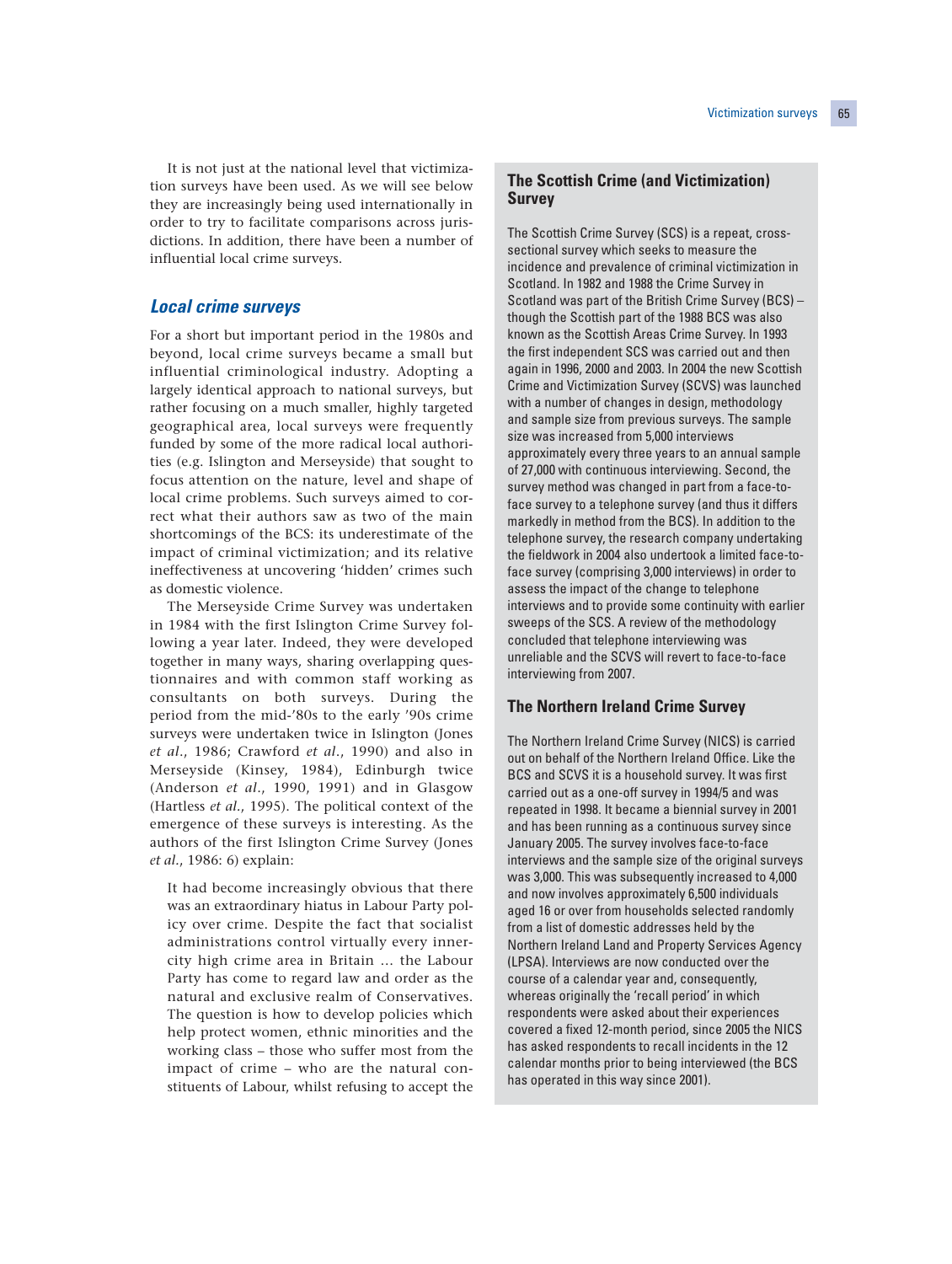| <b>Figure 3.6</b><br>Major reasons for victim non-reporting to police |  |                               |                                 |  |  |
|-----------------------------------------------------------------------|--|-------------------------------|---------------------------------|--|--|
| <b>Reasons for not reporting</b>                                      |  | Percentage giving reason      |                                 |  |  |
|                                                                       |  | <b>British Crime Survey %</b> | <b>Islington Crime Survey %</b> |  |  |
| Police unable to do anything                                          |  | 16                            | 38                              |  |  |
| Too trivial                                                           |  | 55                            | 26                              |  |  |
| Not a matter for police                                               |  | 10                            | 5                               |  |  |
| Inconvenient                                                          |  | 2                             | 13                              |  |  |
| Fear of police                                                        |  |                               |                                 |  |  |
| Reprisals from offender                                               |  |                               |                                 |  |  |

*Source*: Young (1988: 167).

draconian policing policies and penal practices of the Tories … The second political circumstance was the need to have objective assessment of police-public relations, a gauge of the efficacy of existing police methods and a measure of public demands as to the sort of service they would ideally want.

One of the core findings of work like the Islington Crime Survey, and something which underpinned the 'left realist criminology' (see Chapter 13) which developed in its wake under Jock Young, was that most people's attitudes toward crime were very much in line with their experiences of crime – with the exception of older, white people.

As I have already noted, the authors of the British Crime Survey report came in for some criticism – particularly from Jock Young, one of the authors of the two Islington Crime Surveys. The thrust of Young's critique was that national surveys tend to miss some important elements in the distribution of victimization which local surveys, because of their geographical focus, are better able to identify. As one example, Young (1988) compared the reasons crime victims gave for not reporting offences to the police. The results from the two surveys can be seen in Figure 3.6.

By using national averages, the BCS masked the fact that triviality was not the main reason for nonreporting in some (high crime) areas and was overwhelmingly the reason in other areas. Subsequent research, such as the Islington Crime Survey, found that the proportion saying they did not report the crime because they felt it was too trivial, was only one quarter. Consequently, as Jock Young argued, a large number of victimizations

'genuinely belong to the "dark figure" as defined by the victims and are seen as a matter for the police' (1988: 167).

The response of the BCS authors to the left realist critique was to amend aspects of the Crime Survey and to seek more effective measures of both patterns of, and the impact of, victimization. Indeed, its original authors defended the BCS robustly arguing that by prompting the development of other work, such as local crime surveys, it had made a significant contribution to increasing knowledge about the rela-



First Islington Crime Survey, published in 1990.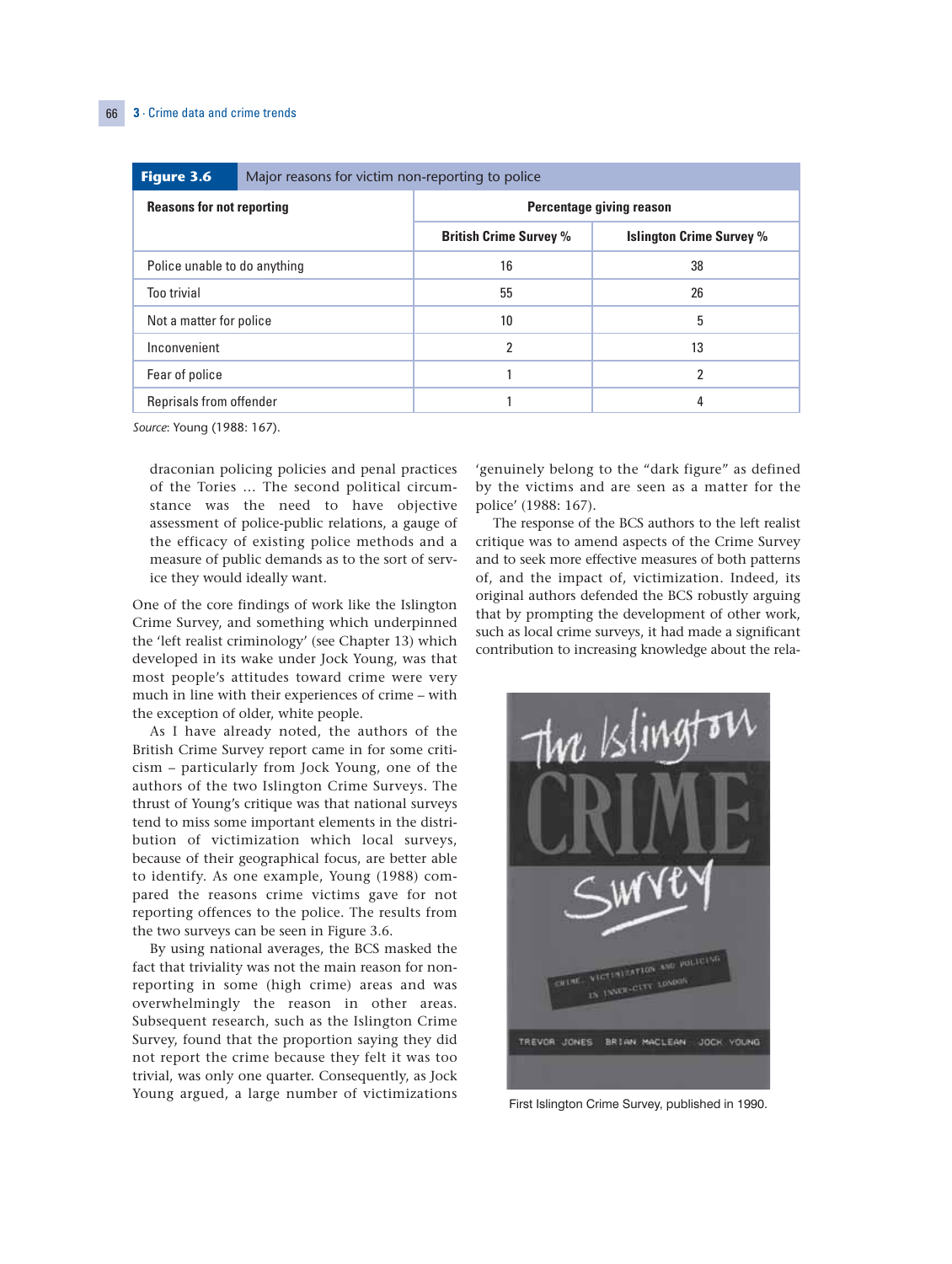tionship between risks and fear (Mayhew and Hough, 1988). Furthermore, they argued that the rise of victimization surveys such as the BCS, by shifting the emphasis in explaining crime toward the circumstances of the incident and away from perpetrators' motives, had stimulated and helped refine work in the 'situational' or 'opportunity theory' area (see Chapter 14).

#### **Other victimization surveys**

National crime surveys tend to be the ones that are most frequently used and cited. Local crime surveys had an important influence in the 1980s and 1990s, but are less commonly used now. In addition to these tools, there are also a number of other victimization surveys that it is worth us briefly reviewing. The major ones are:

- *The International Crime Victim Survey (ICVS)* an international survey which generates samples of between 1,000–2,000 people through random selection of telephone numbers in most countries. Sample sizes are, therefore, small and some cross-country comparisons are quite difficult as crime categories differ somewhat. Nevertheless, the ICVS provides one starting point for cross-cultural comparison (Van Dijk and van Vollenhoven, 2007).
- *The Commercial Victimization Survey* first conducted in 1994 and subsequently in 2002 (there was also a Scottish Business Crime Survey in 1998). This was a telephone survey of a subset of businesses, including 3,955 retailing premises and 2,561 manufacturing premises in England and Wales. In the main, interviews were conducted with the person in the business who was responsible for security issues. The survey explored the nature and extent of crime experienced in different business sectors.

#### **Assessing victimization surveys**

The great advantage of victimization surveys is that they do not rely on what comes to the attention of the police or any other agency. Second, they enable a lot of questions to be asked about the nature and impact of crime. However, as with any form of data collection – there is no exception – there are a number of limitations to what crime surveys are able to tell us. As we have noted, there are a series of offences that crime surveys don't pick up, including: corporate and organised crime; much white-collar crime; criminal damage; so-called 'victimless crimes' such as illicit drug use, and certain activities related to sex, pornography and so on.

Surveys, national or local, are invariably household-based, and therefore have little opportunity to ask about work-based offences. As they ask respondents about experiences of victimization they cannot uncover those crimes where there is no obvious victim – possession of cannabis, say, is not going to be uncovered in a household-based victimization survey. Similarly, there are also circumstances under which respondents may be reluctant to answer questions about victimization. Respondents may, for example, be too frightened to report certain events – perhaps they may live with the perpetrator. They may be too embarrassed – being assaulted or robbed whilst visiting a prostitute, for example – or ashamed, perhaps having been unable or unwilling to defend themselves. Hope (2005: 49–50) identifies seven factors that may affect what respondents say to crime survey interviewers:

- *Knowledge of incidents* only one person in the household is interviewed and they will have limited knowledge of other household members' experiences.
- *Not telling* as discussed earlier, there may be various reasons why respondents don't, or can't, report everything that might be of relevance to the survey.
- *Memory decay* respondents may simply forget things that have happened to them.
- *Telescoping* certain events, especially if serious, may feel as if they occurred more recently than was actually the case (and thus be reported in the wrong year).
- *Education* the extent of education of the respondent may affect their ability to deal with the questions and willingness to deal with the interviewer.
- *Multiple and serial incidents* victimization surveys divide experiences into discrete events even when they may not be experienced in quite this way.
- *Interview conditions* who the interviewer was, the time of day, which day the interview occurs, and whether the interview uses computer-aided questioning are just some of the conditions that may affect the outcome of the interview.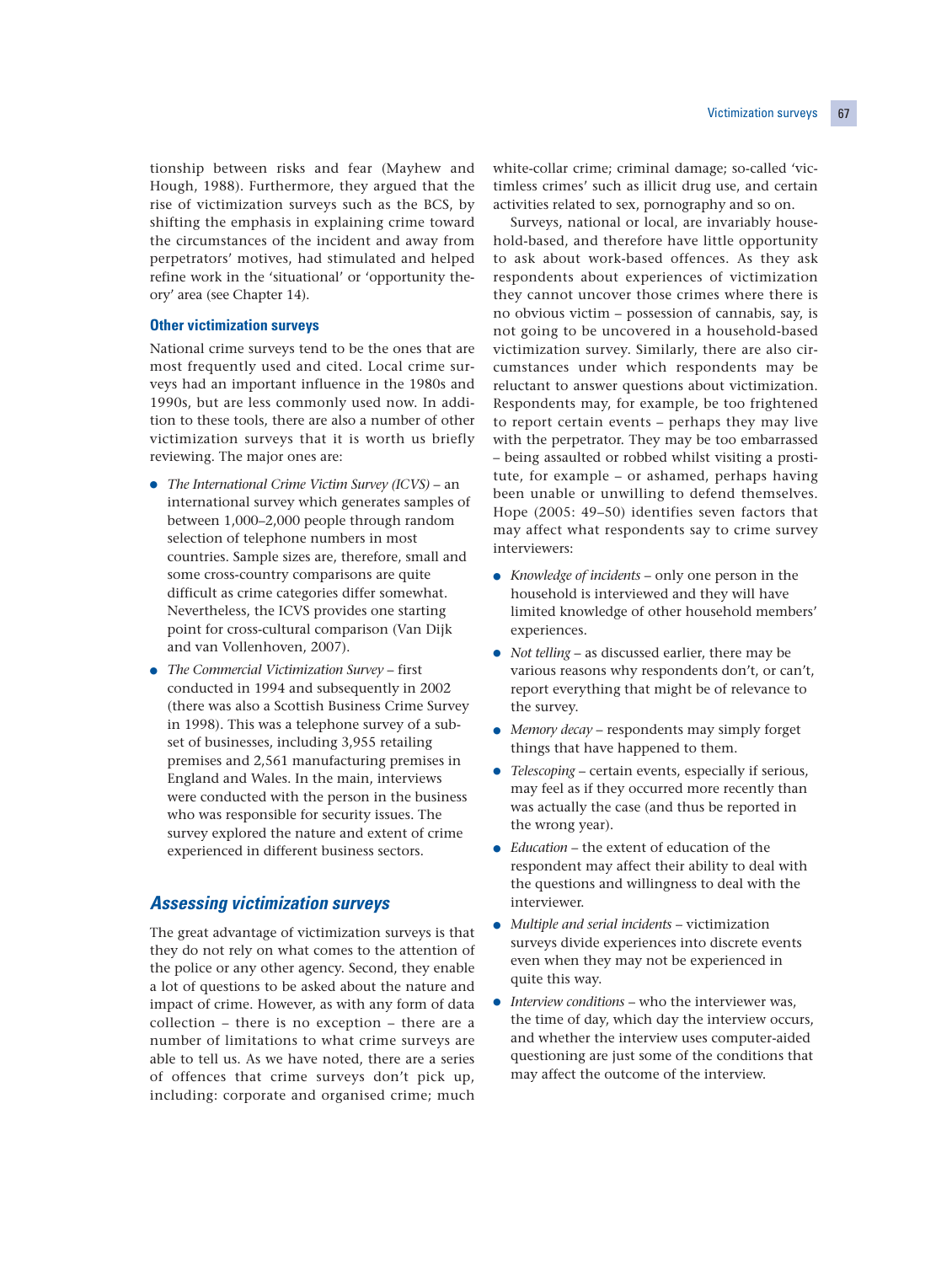#### **The strengths and weaknesses of crime surveys**

#### **Strengths**

- Capture incidents not reported to the police.
- Capture incidents reported, but not recorded by the police.
- Rests on victim's understanding of events rather than, say, a police officer's interpretation of what has occurred.

#### **Weaknesses**

- There is a range of crimes not effectively captured by such surveys:
	- 'victimless crimes' drug sale and use;
	- 'hidden crimes' domestic violence.
- Surveys don't include those that are in institutions such as prisons, hospitals, care homes, student halls of residence, etc.
- There may be other sampling problems.
- There are limits to the accuracy of respondents' memories.
- Focuses on crimes as 'individual events' and therefore generally fails to capture either 'multiple victimization' (see Genn, 1988) or the 'processual' nature of much harassment (see Bowling, 1993). Certain types of offence, such as racial harassment, domestic violence and child abuse, may be difficult to understand as a set of discrete events, when in practice they may be experienced as an ongoing, almost ceaseless set of events – some less serious, some more – but combining and merging over time. These 'series incidents' are argued by some critics to be poorly captured in victimization surveys.
- There is the potential for respondents to feel inhibited in talking about particular types of victimization – sexual assault for example. In an attempt to overcome this the BCS has introduced computer-aided self-interviewing (CASI) in recent years.

## **Comparing official statistics and victimization surveys**

There are a number of difficulties in producing direct and accurate comparisons of these two sources of data. First, as we have seen, the offence categories used by the two sources are not identical; indeed, in some respects they are rather different. Kershaw and colleagues (2001) suggest that in practice only about three-quarters of the offences covered by the BCS can be used in comparison with official statistics. Likewise, there is much captured, albeit partially, in official data-sets that is not covered by the BCS including, for example, shoplifting and burglary from commercial premises, as well as motoring offences and some 'victimless' crimes. This leads Maguire (2002: 352) to conclude that the BCS 'provides an alternative, rather than a directly comparable, overall picture of crime to that offered by police statistics'. That said, there are, of course, areas where comparison can be made and careful contrasts do allow for some estimate of the 'dark figure' of crime to be undertaken (those crimes which are not recorded in official statistics).

Having analysed the data from the first BCS,

Hough and Mayhew (1983) found that 'the survey indicated that there were twice as many burglaries as were recorded by the police; nearly five times as much wounding; twelve times as much theft from the person … The overall ratio for incidents which had been compared was one in four.' More recent surveys find roughly similar proportions of crime being unrecorded in official statistics. As Maguire (2007) cautions, however, it is important to resist the temptation to assume that this can be used as a straightforward indicator of the 'dark figure' of crime. In reality it is an approximation for *only* those offences in the two data sources which can reasonably be compared. It tells us little about the likely levels of crime not captured by crime surveys. Maguire (2007) concludes with five main messages from the BCS and comparisons between the survey and *Criminal Statistics*:

- The BCS clearly indicates that there is a very substantial amount of crime that is never recorded in *Criminal Statistics*.
- Building up a picture from successive BCSs over the past two decades suggests that the increases in crime that occurred up until the early/mid-1990s were less steep than indicated by official figures.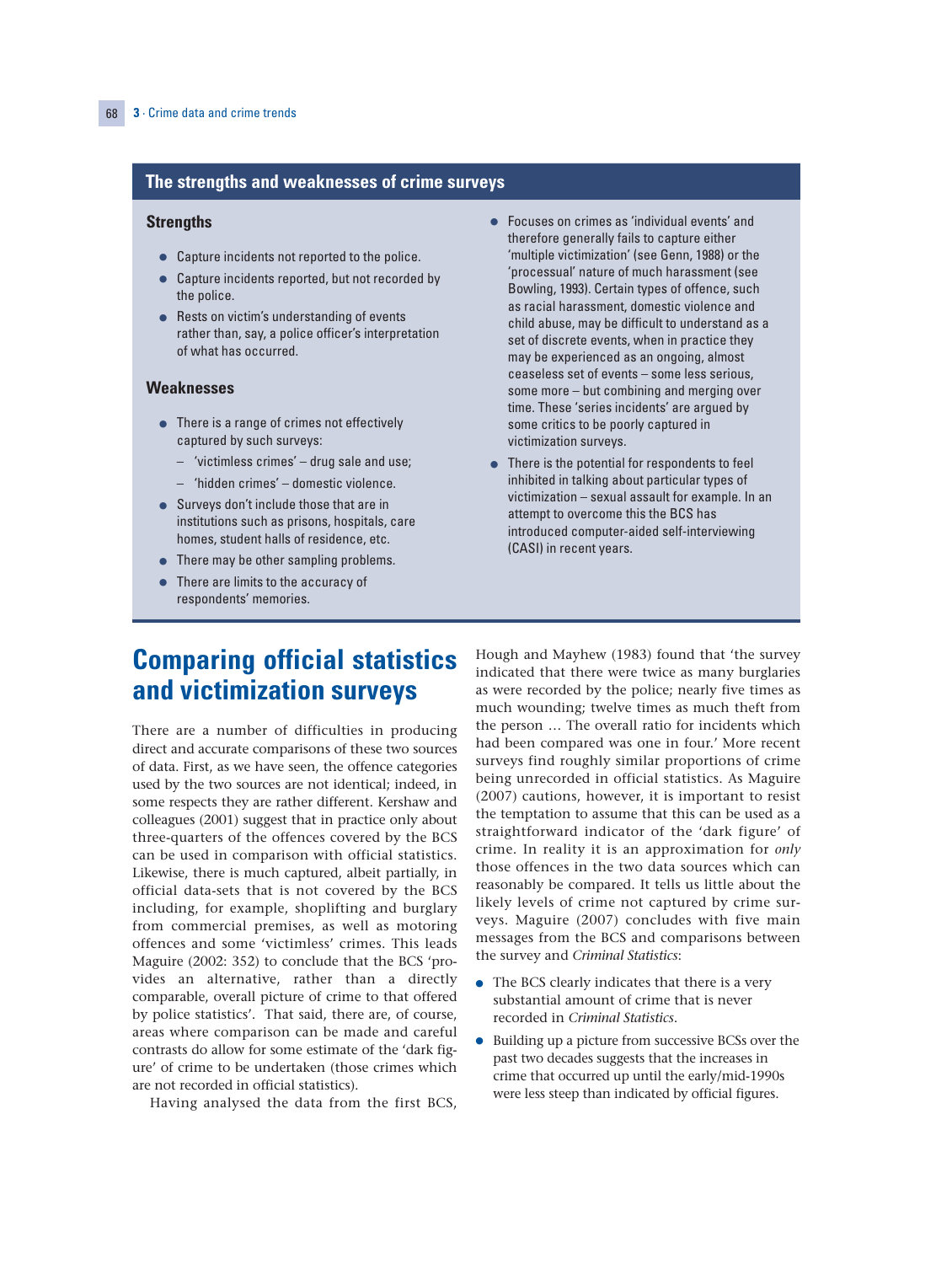- Nevertheless, the general shape of the overall trend in crime is very similar according to both sources of data.
- Within the overall picture, both the BCS and official records paint a similar picture of the balance between car crime, other property crime and violence against the person.
- The BCS has been much better at measuring offences against private individuals and households that are committed by strangers; it has been less successful at capturing crimes committed within family units or between people otherwise known to each other.

Few criminologists these days are as dismissive of officially recorded crime data as might once have been the case. Though the social constructionist case is now well-embedded in criminological discussions of crime data, there is now at least a degree of acceptance that official data do provide an indication of general trends in crime, albeit that without an alternative against which to assess them, they must still be treated with considerable caution.

#### **Review questions**

- **1** What are the main ways in which the British Crime Survey has changed since it was first undertaken in the early 1980s?
- **2** Why might local crime surveys differ in their findings from national surveys?
- **3** Why is it difficult to compare police recorded crime with the findings of victimization surveys?

## **Crime trends**

So far in this chapter we have looked at the two major sources of information we have about levels and trends in crime: police-recorded crime or official statistics on the one hand and victimization surveys – primarily the British Crime Survey (BCS) – on the other. One of their uses is to give us estimates of how much crime there is at any particular point and to help us assess whether crime is rising or falling. What, then, do these data sources suggest has been happening to crime levels in recent decades?

It is widely believed that we live in times of unprecedented levels of crime. Whether such beliefs are accurate rather depends on the timeframe being utilised. It is certainly the case compared with, say, the 1940s, 1950s or 1960s that current levels of crime are very high. However, if we take a longer historical perspective then there is rather reliable evidence to suggest that previous eras were characterised by very high levels of crime and disorder, even by contemporary standards (Gurr, 1989, and see Chapter 2). Indeed, looked at one way there was a reasonably substantial increase in crime during the inter-war years – crime increased by more than one-fifth between 1934 and 1938 for example. With the advent of war in 1939 there were concerns that a crime wave would result and, indeed, there was a substantial rise in indictable offences, an even more significant trend given that many of those most likely to be involved in criminal activity, young males, were abroad fighting the war. Most crime at this time was property crime and rises in violent crime were much shallower than those for theft and burglary.

It was in the mid-1950s that crime began to increase markedly, with recorded crime rising by almost three-quarters between 1955 and 1960. Why might this be so? Well, one important point to note first is that this period saw a very substantial increase in the availability of mass market consumer goods, many of which were portable. Second, as routine activities theorists (see Chapter 14) and others have noted, changes in the labour market saw a substantial increase in the proportion of women going out to work with the consequence that houses were left empty for considerably longer periods than had previously been the case. Third, it is also likely that the police became more assiduous in their recording of crime during this period. As can be seen from Figure 3.1 crime continued to rise fairly markedly and consistently from that period on, all the way through to the mid-1990s from which point it began to fall.

As Maguire (2007) argues, often figures concerning 'trends' in crime are, to put it at its kindest, misleading. Frequently, newspapers will compare this year's figures with last year's on the assumption that any differences between the two are necessarily meaningful. In fact, there are a good number of reasons why they may actually be closer to meaningless. Most importantly, *trends* in crime really need to be understood over a relatively extended period of time. Short-term fluctuations may too easily be affected by temporary, and possibly superficial, changes in organisational practices (changing police priorities; particular public concern with certain forms of behaviour; changes in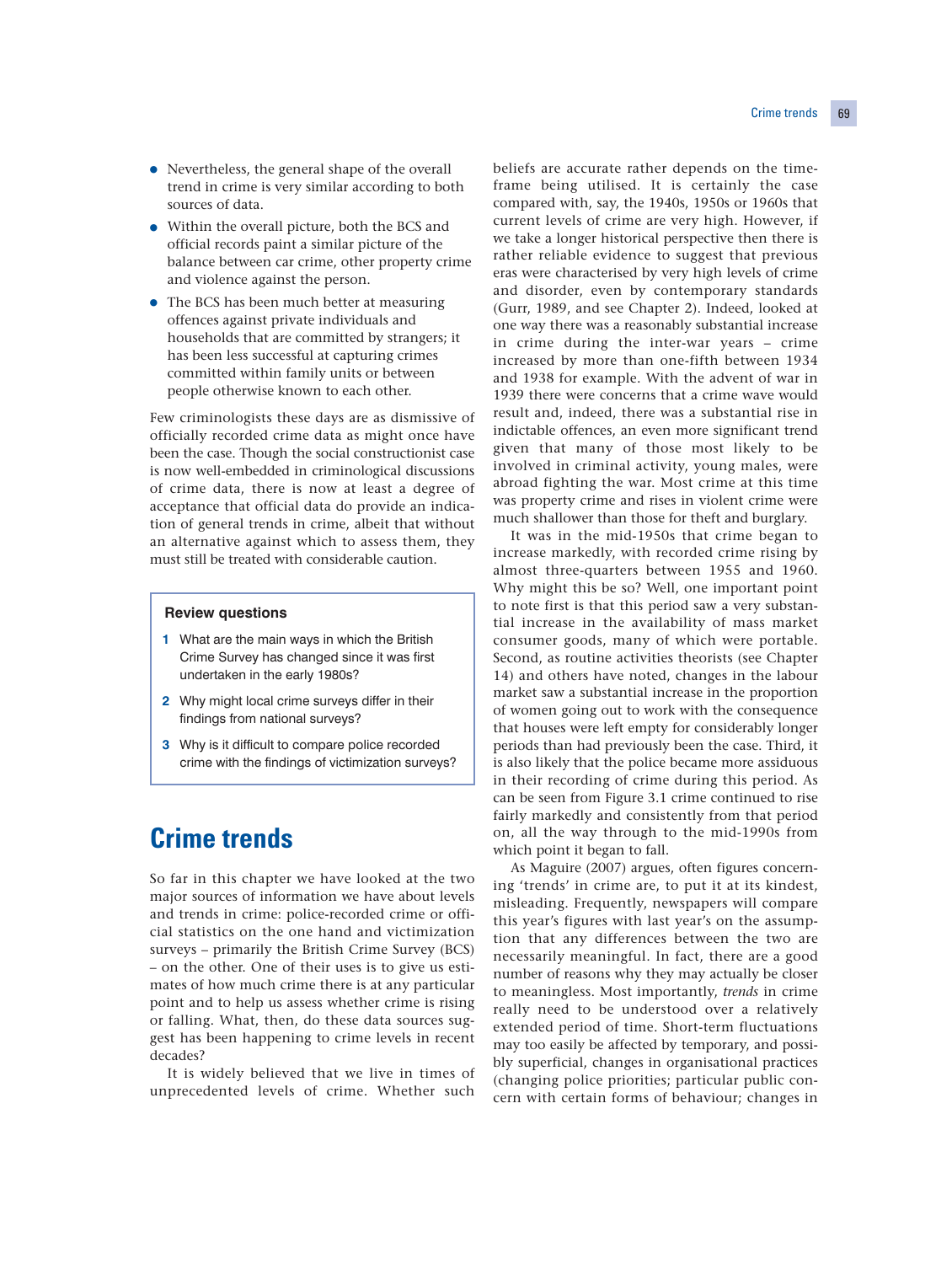

Crime rates began to increase markedly in the mid-1950s as more and more mass market consumer goods became available – such as television sets, which soon became attractive targets.

counting rules, etc.). Even when a long-term perspective is taken, it remains the case that great care should be taken when interpreting what at first sight appears to be significant change, for changes in recording and reporting can have a substantial impact here also. This is especially the case with trends based on data from *Criminal Statistics*. Maguire (2007) offers seven persuasive reasons why we should be wary of assuming that such data accurately portray changes over time:

- *Coverage* as we have seen the categories of offence that go to make up *Criminal Statistics* change over time.
- *Counting rules* these have been altered substantially on three occasions, on each occasion having a significant impact on the number of crimes counted.
- *Redefinitions* legislative changes may affect what counts as 'theft' or 'burglary'.
- *Behaviour* it is not certain that the offence categories used in *Criminal Statistics* are necessarily capturing the same forms of behaviour over time. Is 'fraud' in 2007 similar to 'fraud' in 1957?
- *Recording rates* there may be marked changes in recording rates by police irrespective of changes in the counting rules. Some commentators have argued that the police deliberately manipulate recording rates in order, for example, to make it appear that they are facing particularly difficult times and therefore need more resources or, alternatively, to stimulate government to change the law.
- *Reporting rates* as we know, public willingness to report particular offences is not static. Where once, domestic violence was considered entirely shameful and was largely hidden, there is now greater openness and, consequently, a greater willingness to report such offences to the police (though all the indications are that the bulk of such violence still remains hidden).
- *At risk populations* demographic changes can have a considerable impact on the size of various elements of the population, such as those at particular risk of certain types of victimization (the size of the elderly population living alone), or at risk of offending (young males aged under 18 for example).

What then has been occurring to crime in the period for which we have two major data sources available? Figure 3.7 shows levels of recorded crime over the past two and half decades. Police-recorded crime data show crime rising relatively steadily during the 1980s and then increasing markedly from towards the end of the decade until 1992. From that point recorded crime rates declined until 1998/9 when new 'counting rules' were introduced. As the gap between the two sets of 1998/9 figures illustrate, the new counting rules produced an immediate increase in the number of offences recorded and, thereafter, appear to show crime increasing again until 2002/03, whereupon there is a further slight decline.

Data drawn from the various British Crime Surveys in many ways match the general trend visible from police-recorded statistics in the 1980s and early 1990s, though they differ quite significantly in the period since the late 1990s. BCS data, like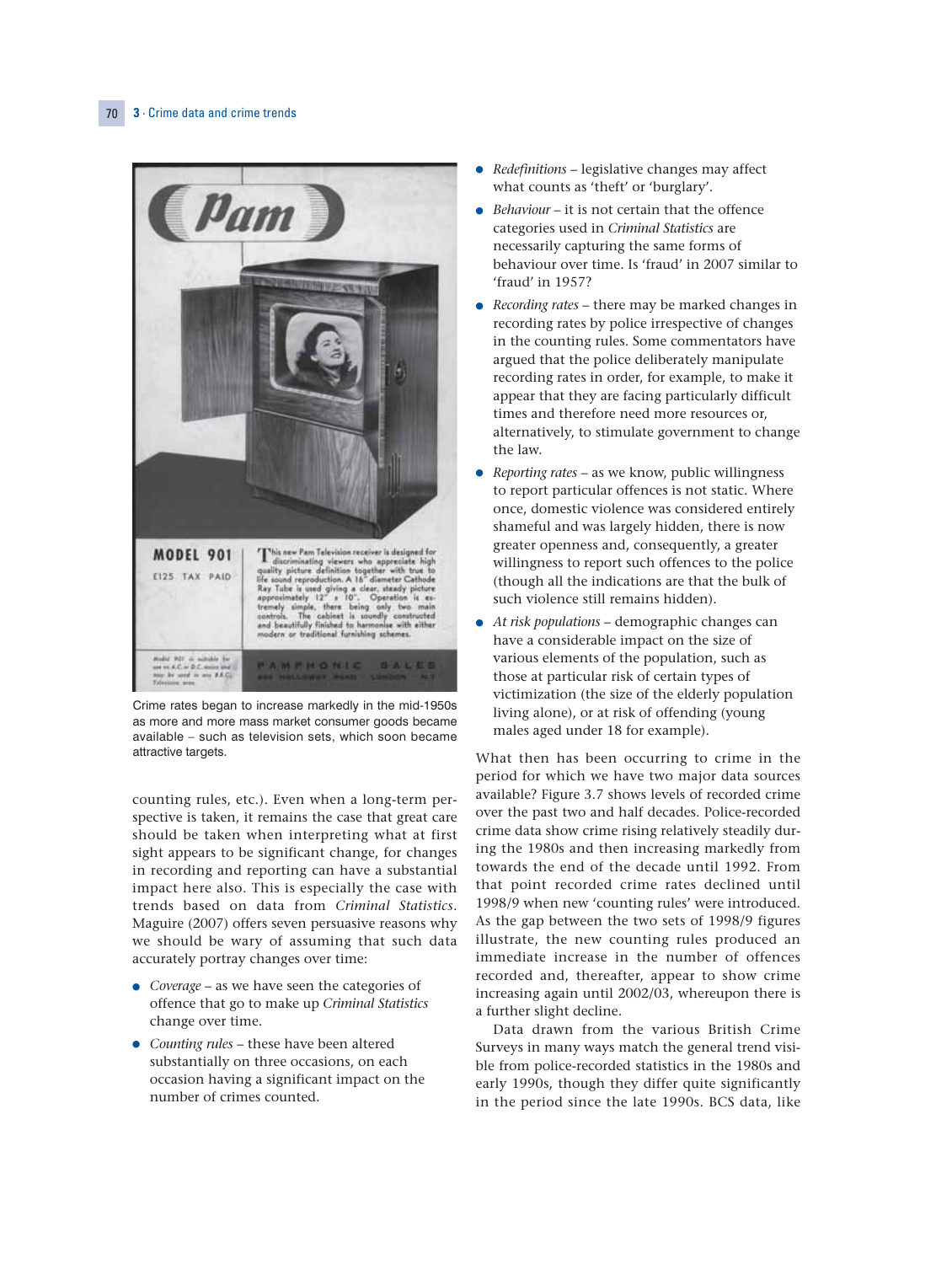

*Source*: *Criminal Statistics*, *England and Wales* (various).



*Source*: Nicholas *et al.* (2005).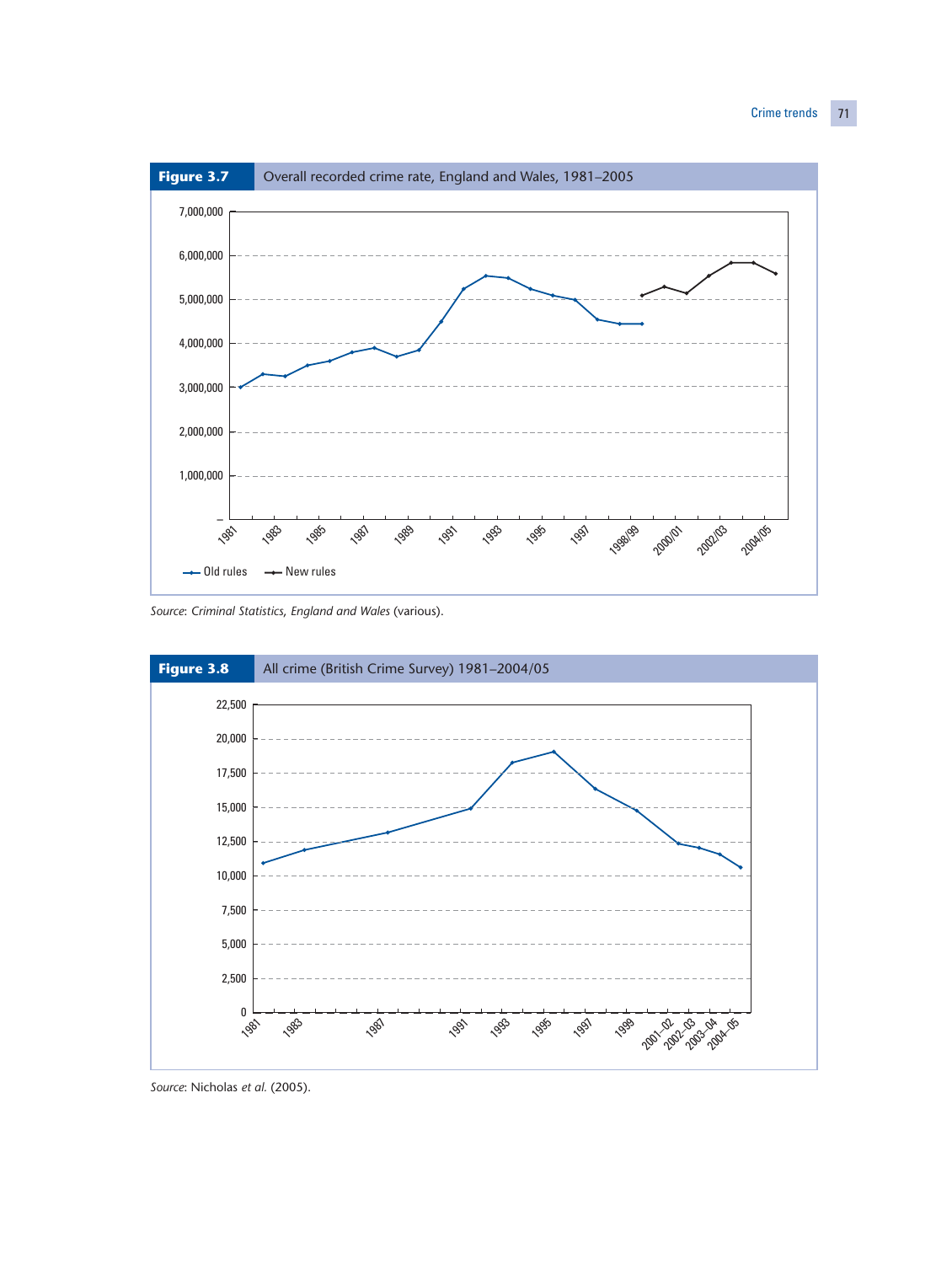#### 72 **3** · Crime data and crime trends



*Source*: *Criminal Statistics*, *England and Wales* (various).



*Source*: Nicholas et al. (2005).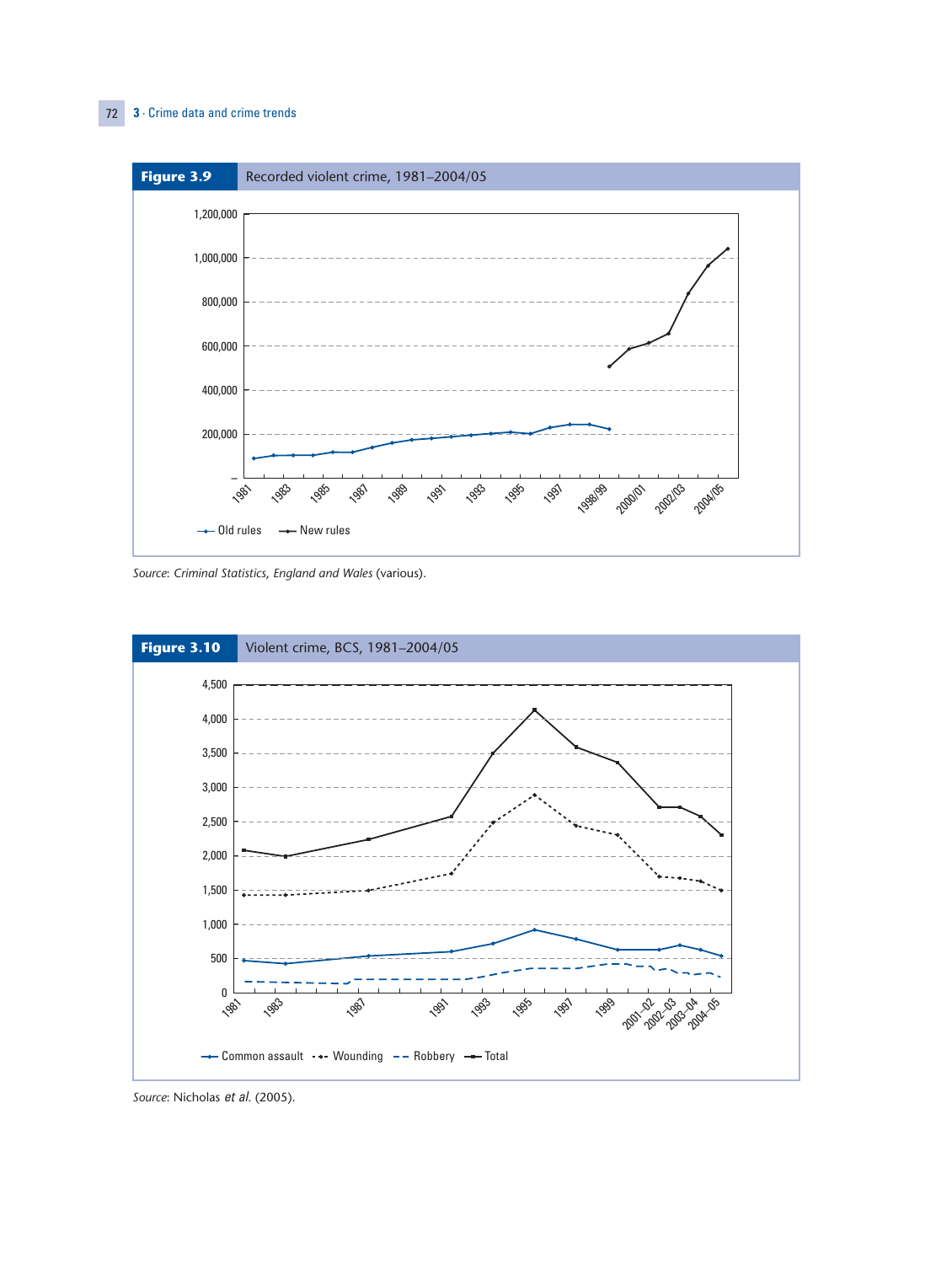police-recorded crime, show crime rising into the 1990s – in this case to 1995 – and then falling. By contrast with police-recorded crime, the downturn measured by the BCS continues for the whole of the decade since 1995. Indeed, according to the BCS crime has fallen overall by 44 per cent during that decade, and 35 per cent since 1997. By 2005 crime was down slightly below the level recorded in the first BCS in 1981 (see Figure 3.8).

When the two data sources indicate similar trends there is little difficulty. However, when the indicated trends diverge – as they have in recent years – this can quickly become a source of political dispute and controversy. The dispute has concerned the overall trends in crime as well as trends in relation to particular types of offence – particularly violent crime. Indeed, it is in the area of violence against the person that the most significant differences in measured trends are apparent and where, not surprisingly, the most vociferous political debates have focused. Whereas BCS measures suggest that violent crime reached a peak in the mid-1990s and then returned to approximately early 1990s levels, recorded violent crime appears to have increased dramatically in the last five years (see Figures 3.9 and 3.10).

There are a number of reasons why the two sources of data appear to show contrasting trends in recent years. First, as Figure 3.7 indicated, there was a significant change in 1998–9 in the rules used for 'counting' recorded crime. In particular, these changes to the 'counting rules' expanded the numbers of crimes recorded by including a greater number of more minor, or summary, offences, particularly in the categories of less serious violent crimes (common assault), fraud and drugs offences. There was a further 'counting' change in 2002. This involved the introduction of what was called the National Crime Recording Standard (NCRS). The NCRS sought both to make the process of recording incidents more victim-oriented and to standardise practices across police forces. By 'victim-oriented' what was meant was that in future recording would take greater account of the victim's perception of a crime occurring, rather than relying on police officers' assessments of the situation (Simmons and Dodd, 2003). On the assumption that previously many incidents reported to the police were not recorded as crimes because officers were not satisfied an offence had taken place, this change was expected to lead to an increase in recorded crime.

Given the diverging trends indicated by the BCS and recorded crime statistics, and the general political sensitivities concerning crime measurement, it is important to try to assess the impact of the introduction of the changes to the construction of recorded crime statistics. Clearly the simplest



*Source*: Nicholas et al. (2005).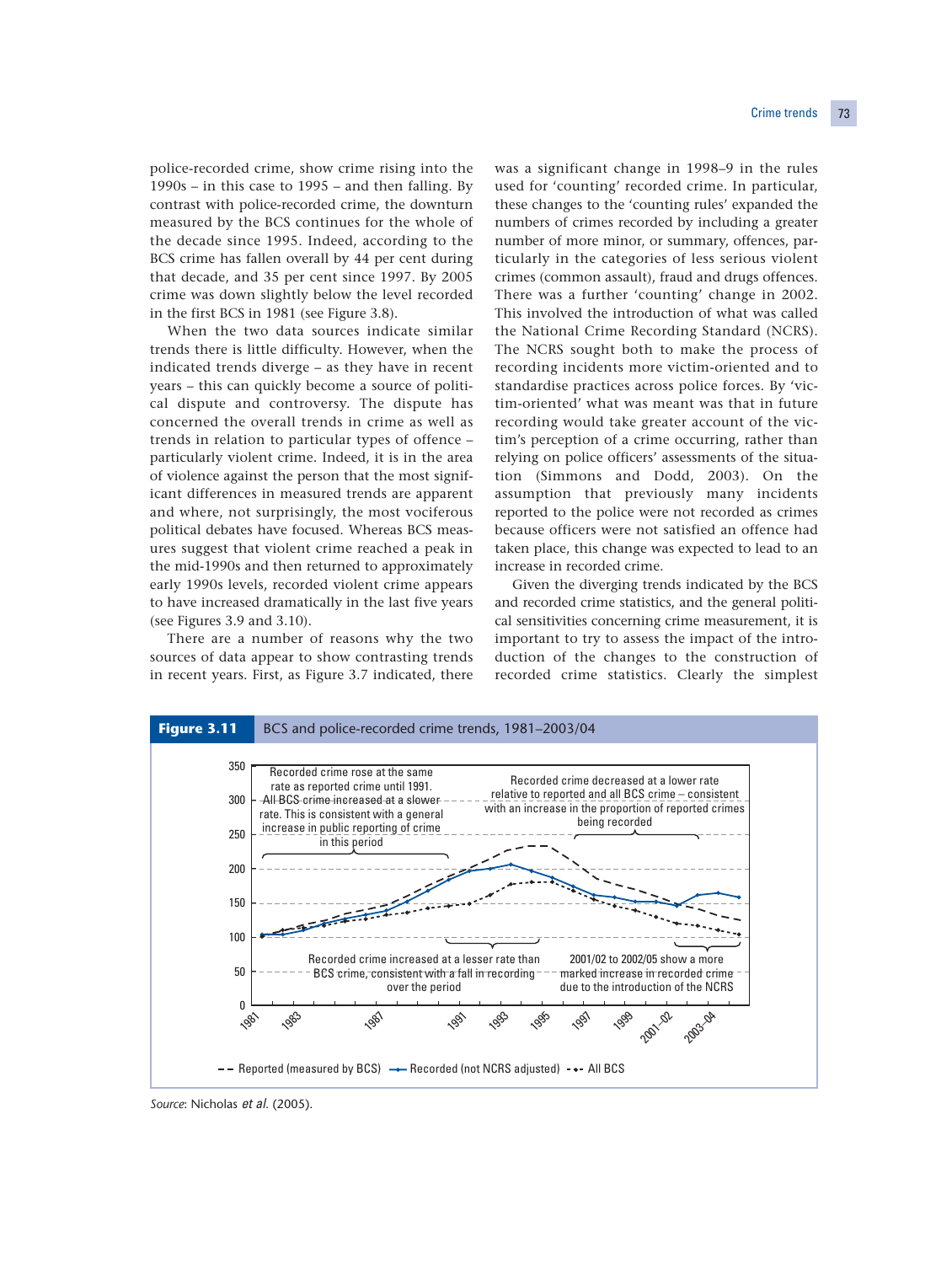method would be to compare recorded crime using the old and the new rules. Unfortunately, there is only one year – 1998/99 – when police forces were asked to submit data using both the old and the new counting rules and where a direct comparison of the impact of the new procedures could be made. Since that period the new rules have been applied and no data have been kept using the old counting procedures. As Figure 3.11 indicates, in 1998/99 there was a substantial increase in the number of offences recorded by the police as a result of the introduction of the new rules. In general terms it appears that the NCRS has had a continuing impact on recorded crime trends. The data in Figure 3.11 show that between 1981 and 2000 the trends shown by BCS and police recorded crime data are largely similar, but then depart substantially around 2001/02 when the NCRS was introduced.

In summary, during the period being reviewed here it is clear that crime increased during the first decade or so and then began to decrease. The fact that the two main methods of assessing crime levels produced somewhat differing pictures of the trends since the late 1990s has served to complicate matters and created an opportunity for politicians to present widely varying interpretations of recent changes in crime. A good example of how such disputes can arise can be found in a series of newspaper articles that appeared in the *Guardian* in 2004 and which are reproduced below (Excerpts 1–3). We begin with a piece by columnist Polly Toynbee, in which she argued that the then Leader of the Opposition, Michael Howard, was deliberately misrepresenting crime trends in order to make a particular political point.

The second excerpt is taken from Michael Howard's response. In it he takes Toynbee to task for relying on the British Crime Survey as the basis for what he sees to be her mistaken views on crime trends. As you will see, he suggests that if she had used what he describes as the *most reliable* statistics, police-recorded crime statistics, she would have seen a very different picture.

The third excerpt is taken from a response from Mike Hough, a former Home Office official and one of the originators of the British Crime Survey. Hough

#### **Excerpt 1**

#### **A scary night in Brixton**

When Michael Howard went on the prowl for a quickhit crime story he didn't let the facts get in his way Polly Toynbee, Friday 8 October, 2004, The Guardian

The police in Brixton are outraged. The community in Brixton is outraged and the Community Consultative Group, which links police and people together, has written a furious letter to Michael Howard.

It was this section in Howard's conference speech that caused the trouble: 'Three weeks ago on a Saturday night, I went out on the streets of Brixton. I saw the problem their community is up against. In two hours we didn't meet a single policeman, not one. This was inner-city London just before midnight, on a Saturday night. No wonder people feel the police have become distant and remote.'

Leave aside the unpleasant 'black mugger' racist overtones in choosing Brixton in the first place, just look at his failure  $-$  yet again  $-$  to do the most rudimentary research. […]

Here is why they are so angry with him. Crime in Brixton has been dropping like a stone. In the last year alone robbery is down by 21.5% – 330 fewer street robberies. Burglary is down by 16.8% and car crime by 21.9%. There were 2,000 fewer crimes this year and that comes on top of three years of falling figures: robbery dropped by 36% the previous year, remarkable results year after year.  $\lceil$   $\rceil$ 

As attentive *Guardian* readers should know by now, nationally the risk of being a victim of a crime has fallen by 40% since 1995 – the longest continuous fall in crime since 1898. Burglary has fallen by 39% and car crime by 31%. Violence has dropped too, by 24%.

The media and opposition parties get away with pretending it is not so, by quoting the police recorded figures, which have been rising due to improvements requiring the police to record more, not less, crime. All reputable, non-partisan crime experts think that the British Crime Survey findings are the ones that more accurately measure the way things are moving, even if no figures ever catch the whole truth.

*Source*: http://politics.guardian.co.uk/homeaffairs/comment/0,11026,1322591,00.html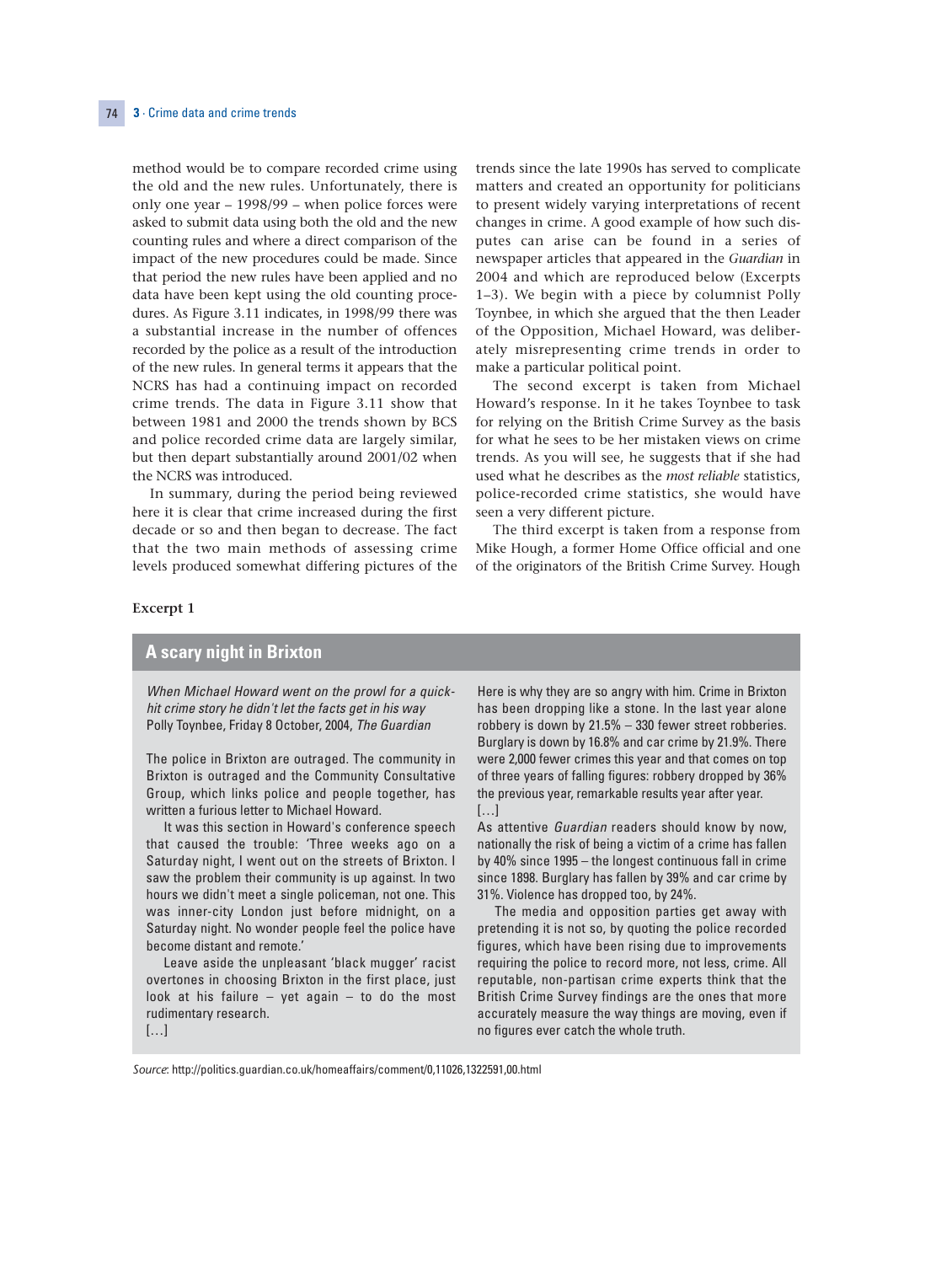#### **Excerpt 2**

#### **Sorry, Polly, you're wrong**

Michael Howard, Tuesday 12 October, 2004, The Guardian

If you have recently been mugged or burgled, please don't complain. Be positive. According to Polly Toynbee and The Guardian, you are living in a virtually crimefree country.

[…]

Her second line of attack was to take refuge in selective statistics. When she talks about crime nationally, Ms Toynbee prays in aid [i.e. uses as supporting evidence] the British Crime Survey. Perhaps she should listen to what the independent Crime and Society Foundation has to say. It argues that there are 'significant flaws' in the BCS and that it 'stretched credibility' to suggest crime is falling. The BCS

excludes lots of crimes from its calculations – such as murder, crimes against children under 16, sexual offences, dealing and taking drugs, and shoplifting. It is estimated that around 12 million crimes a year don't even make it on to the BCS radar.

The most reliable crime statistics – those crimes recorded by the police – show that crime in England and Wales has risen by almost 850,000 in the past five years. While burglary and car crime have fallen, gun crime has doubled; robbery has gone up by more than half; and, most damning of all, violent crime has increased by 83%. Last year, it hit the 1 million mark for the first time ever. That is 3,000 violent crimes every day – more than 100 violent crimes every hour.

Source: http://politics.guardian.co.uk/conservatives/comment/0,9236,1325006,00.html

defends the BCS against Howard's attack and argues that the different picture painted by the official statistics, particularly in relation to violent crime, is actually a product of a change in the 'counting rules' (which as we saw above are the administrative rules which govern how the police and other agencies record crime) rather than changes in crime itself.

The most detailed analysis of crime data, comparing BCS and police recorded data, particularly in the most contentious area of trends in violent crime, tends to suggest that the general picture presented by BCS remains the most accurate, with the changes in the counting rules and the introduction of the NCRS having significantly affected

#### **Excerpt 3**

#### **Crimes against statistics**

As a former home secretary, Michael Howard can't really believe what he is saying about violence in Brixton Mike Hough, Thursday 14 October, 2004, The Guardian

Earlier this week, Michael Howard called Polly Toynbee to task for drawing on British Crime Survey figures about falling crime. 'The most reliable crime statistics – those recorded by the police – show that crime in England and Wales has risen by 850,000 in the past five years', he claimed. He referred to an increase in recorded violent crime of 83% over the past five years nationally, and, in defence of his remarks about Brixton, a rise in violent crime statistics in Lambeth of 10% over the past year.

As a former home secretary, he must be aware that this is a gross misrepresentation of crime trends. Police statistics bear little relation to the reality. The British

Crime Survey (BCS) shows unequivocally that major types of crime have fallen dramatically since 1995: vehicle crime down by half, house burglary down by 47%, assault down by 43%, wounding down by 28%, vandalism down 27%. Mugging shows a small fall that is statistically not significant.

Recorded crime has gone up over the past five years because the police have changed the way that they count crime. In particular, they altered their 'counting rules' in 1998, and introduced a national crime recording standard from 2002. They previously rejected victims' reports of crime if they doubted them; now, under the NCRS, these are taken at face value. Both sets of changes have inflated the police count of crime, and this inflation has been greatest for crimes of violence. That is the reason for the 83% rise in violence that Mr Howard cites.

Source: http://politics.guardian.co.uk/conservatives/comment/0,9236,1326685,00.html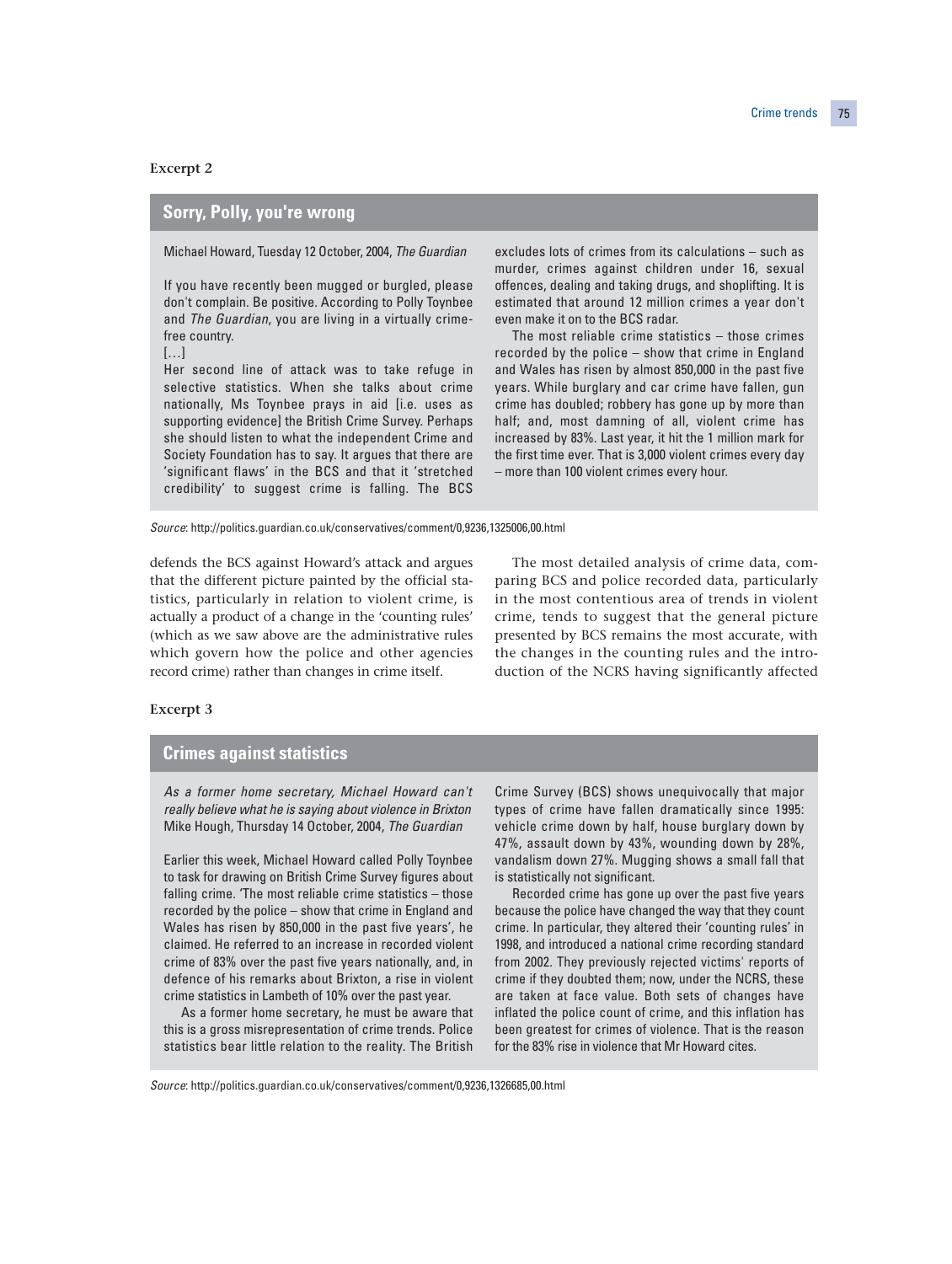police recorded crime. Indeed, Hough *et al.*'s (2005: *vii*) conclusion from their analysis of data on violent crime in England and Wales was that it was 'clear beyond doubt that recorded crime statistics are, in and of themselves, a totally unreliable guide to trends in violent crime since 1998'. Despite the political controversy, particularly around trends in violent crime, most commentators, academic or otherwise, take the view that, overall, crime has continued to decline since peaking somewhere between 1992–1995.

### **Data on offenders**

In discussing criminal statistics we noted that they contained relatively little information about offenders and, rather, tended to focus on offences. Similarly, the nature of surveys such as the BCS means that they focus on victims' experiences and, again, tend to have little to say about perpetrators. We end our discussion in this chapter by looking briefly at some of the main sources of data about offenders and what they have to say about the distribution of offending across different social groups. Much of these data are recent in origin. However, we begin with official data once again, this time derived from something called the *Offenders Index*. This is a database which contains the official criminal histories of people who have been convicted in a criminal court of what are called 'standard list' offences. These offences include all indictable offences and a selection of the more serious summary offences.

Using this information, Home Office statisticians found that over one-third of adult males will be convicted in a criminal court of a relatively serious offence. This, to my eyes at least, is one of the more extraordinary criminological findings. Taking all males born in 1953, the Home Office was able to calculate the proportions of adults that had one or more convictions for a standard list offence. Now, before we move to the detailed findings, let's just remind ourselves that these are the more serious offences – the more minor ones, including traffic offences, are excluded. The results are displayed in Figure 3.12.

What the pie chart shows is that by their 40th birthday, over one-third of males (34%) had a conviction for a standard list offence, and seven per cent had four or more. What these data also indicate is the very substantial differences between men and women in terms of criminal records – a matter we return to in some detail in Chapter 32. In terms of the offences, the same source of data shows theft offences to be the most common, with 16 per cent of males aged 40 having been convicted of such crimes, with burglary being the next most common (see Figure 3.13).

Fascinating though such data are, they have limitations in the same way all data sources do. Thus, they rely upon information that comes to the attention of the authorities – in this case that small proportion of overall cases that reach the criminal courts. All those offences that are not reported, not recorded, or are not 'cleared up' cannot be taken into account. In order, therefore, to gather fuller information about involvement in offending it is necessary to use survey techniques once again – this time to ask people directly whether they have ever been involved in criminal activity. This approach is what is known as the 'self-report study'.



*Source*: *Home Office Statistical Bulletin 14/95*.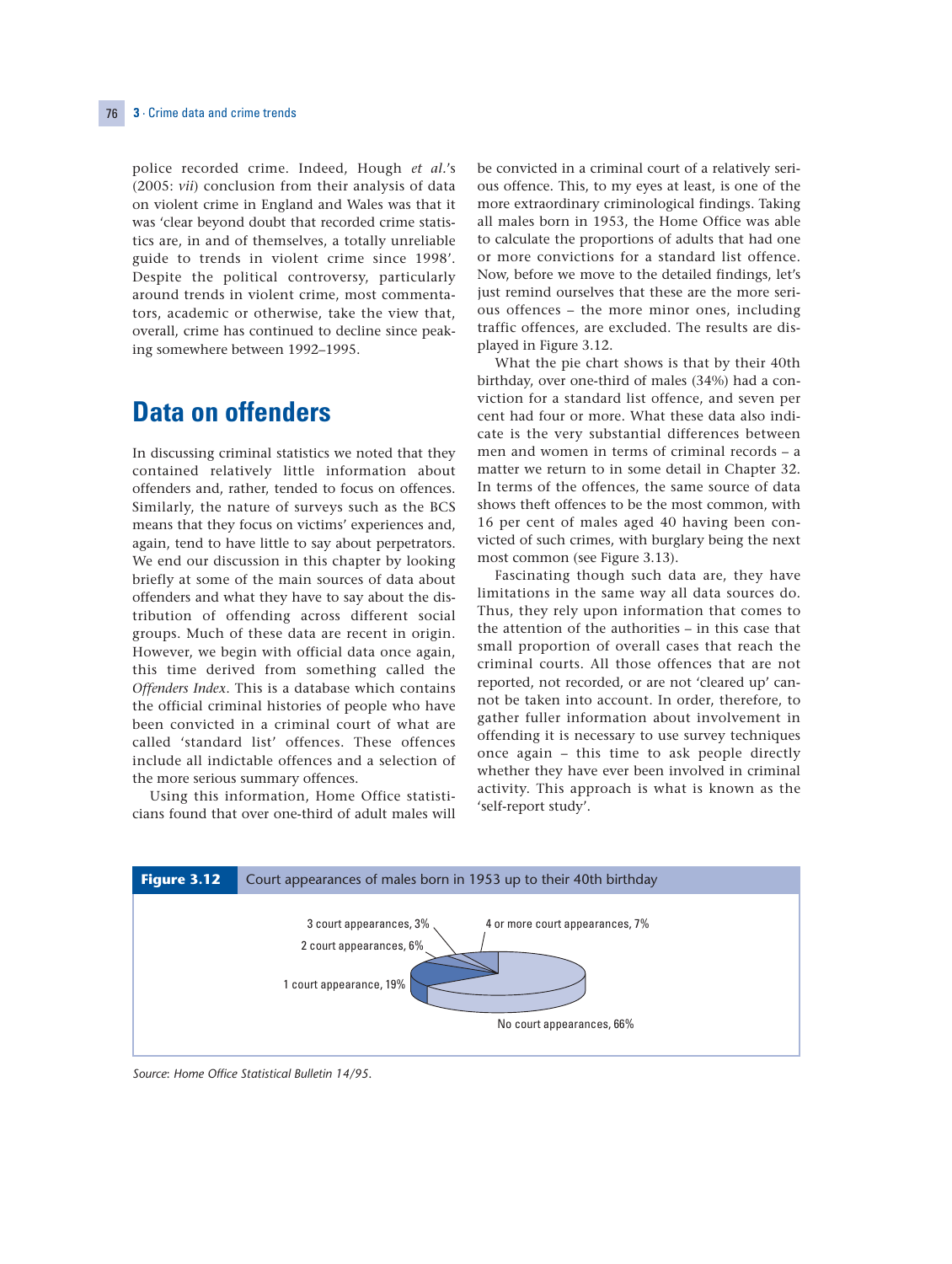

*Source*: *Home Office Statistical Bulletin 14/95*.

#### **Self-report studies**

Self-report studies may have a number of objectives. One of the aims, at least early aims, of self-report studies was to develop measures of the extent of crime using very similar definitions of crime to those in *official statistics*, but in a way that would overcome many of the shortcomings of such measures. The aim was to develop a more accurate measure of the extent of crime. Such studies may also be used to explore and possibly test theories that seek to explain crime and offending behaviour. Much recent research on 'risk factors' for example has been based around longitudinal selfreport studies. A third aim may be to explore the social distribution of crime and offending.

Self-report studies emerged in the 1940s, developed in the 1950s and 1960s and by the 1980s had become an established criminological method. Coleman and Moynihan (1996) suggest the 'breakthrough' for this method came with Nye's (1958) study of delinquency and family relationships. This and other studies he undertook around this time all used the self-report technique, including a 'delinquency checklist' covering such activities as: driving without a licence; skipping school; criminal damage; underage drinking and using or selling drugs. Though using a somewhat erratic and inconsistent measure of 'delinquency', the studies did find a fairly strong relationship between delinquency and social class, as well as reinforcing the clear connections between offending and age (see Chapter 29). This was to remain a strong focus for self-report studies for much of the next two decades (and beyond), to be joined in the 1970s by a focus on gender.

In the 1960s a youth survey was undertaken by the University of Michigan, part of which included a self-report element concerning 'behaviour that would get teenagers into trouble if they were caught'. The researchers constructed a 'delinquency scale' which included the types of offences that had been covered by Nye's study, but also included a range of more serious offences, including assault, drug use, theft of a car and carrying a weapon. The researchers found differences in levels of involvement in crime according to sex, age and race – much as self-report studies have continued to do since that time. The self-report technique has become a standard feature of much research on delinquency, especially longitudinal studies, and subsequent studies such as the National Youth Survey that started in the 1970s, through to the Chicago Neighbourhoods study established in the 1990s have added hugely to our knowledge both of the subject and the methodology.

One of the best-known studies in British criminology that has used a self-report instrument as the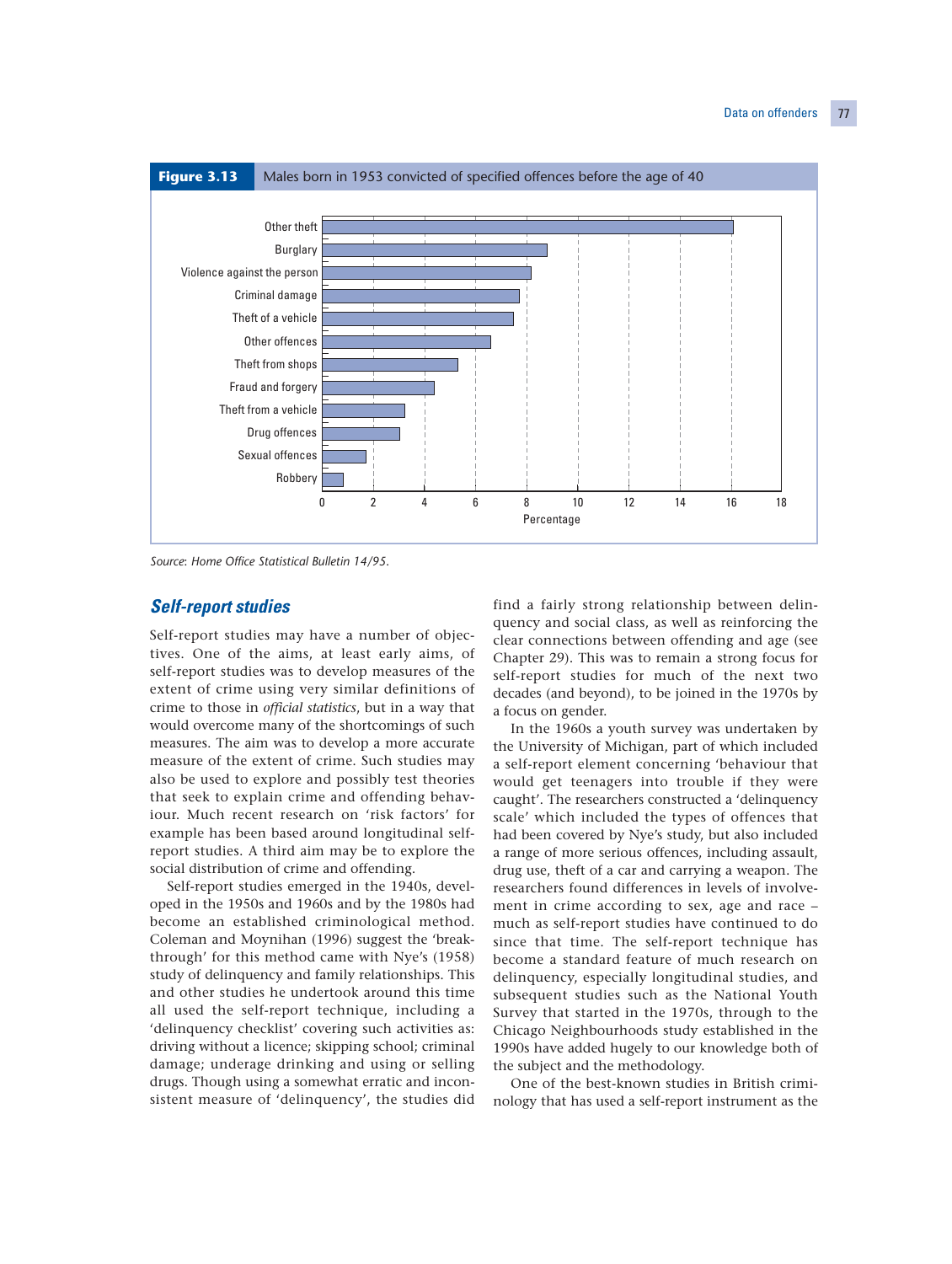core of its approach is the *Cambridge Study in Delinquent Development*, involving a number of academics from the Cambridge Institute of Criminology, but which these days is undoubtedly most closely associated with David Farrington. A longitudinal study of 411 working-class South London males born in the early 1950s and contacted first in 1961–62 when they were eight or nine years old, the study has provided a steady flow of important data for over 40 years. The study has focused on what are now generally referred to as the 'risk factors' associated with offending, as well as providing an insight into the differences between self-report studies and official records as measures of the extent of offending. It is worth highlighting some of the findings from the Cambridge cohort study here:

- Prevalence of offending (the proportion of people who have offended) peaks at age 17.
- Individuals who exhibit 'early onset' (when they begin to offend) tend to accumulate many more convictions over the life-course than those who exhibit later onset.
- Conviction data suggest that male offenders do not specialise in violent offending.
- Offending frequency is the strongest predictor of whether an individual is a violent offender.
- A small group of individuals in the sample is responsible for a sizeable proportion of all offending activity by those in the group. (Piquero *et al.*, 2007)

During the 1980s and 1990s the use of self-report instruments became particularly popular. In the UK, successive Youth Lifestyles Surveys (YLS) (Graham and Bowling, 1995; Flood-Page *et al*., 2000) have examined self-reported crime, drug and alcohol use by people aged 14 to 25. In addition, a very large longitudinal study was established in Edinburgh in 1998 and is now beginning to produce very interesting results on the offending 'careers' of a cohort of young Scots who were just starting secondary school when the study was first undertaken. Internationally, and especially in the United States, longitudinal studies using self-report instruments have grown markedly in the past decade or more.

Finally, a new survey – the Offending, Crime and Justice Survey (OCJS) – has recently been established in the UK. It is a national longitudinal, self-report offending survey for England and Wales and covers people living in private households. It was first conducted in 2003 and has been repeated each year until 2006. It has a number of advantages over other surveys, including the YLS, as it includes interviews with children as young as ten and also includes a longitudinal element enabling researchers to follow-up a proportion of respondents in subsequent years (Budd *et al.*, 2005).

#### **Assessing the self-report method**

Let us return to the methodological issues raised by self-report studies more generally. We have seen much that is advantageous in using such an approach – particularly when compared with what we can learn about offending from much official data. In short:

- Self-report studies avoid the problems of nonreporting and non-recording associated with police-recorded statistics.
- They do not rely on second- or third-hand accounts, but take information directly from victims/offenders.
- They are not subject to political influence or managerial pressures (they are not, for example, a measure of an organisation's effectiveness).
- When used as part of longitudinal studies, selfreport methods can reveal changes in patterns of offending over the life course that would otherwise be hidden.

What, however, are the difficulties and shortcomings of the self-report method? We can identify the following:

- The inclusion of too many, or too many trivial, items in checklists. This was a particular problem in many early self-report studies. Steven Box (1981) was particularly critical of some early self-report studies for focusing on largely trivial matters.
- There can be difficulties in identifying which items to include in checklists – it is rarely possible to include everything that one is interested in as a researcher.
- There may be difficulties in identifying items for checklists that are distinct and don't overlap.
- The reference or time period categories can be problematic/vague. Some early studies used entire school career as the time period. The National Youth Survey referred to earlier focused on the three years prior to the survey. It is now more usual to focus on the previous year only. However, difficulties remain. In relation, say, to self-reported drug use, the reference period options are often: 'in the last month; 'in the last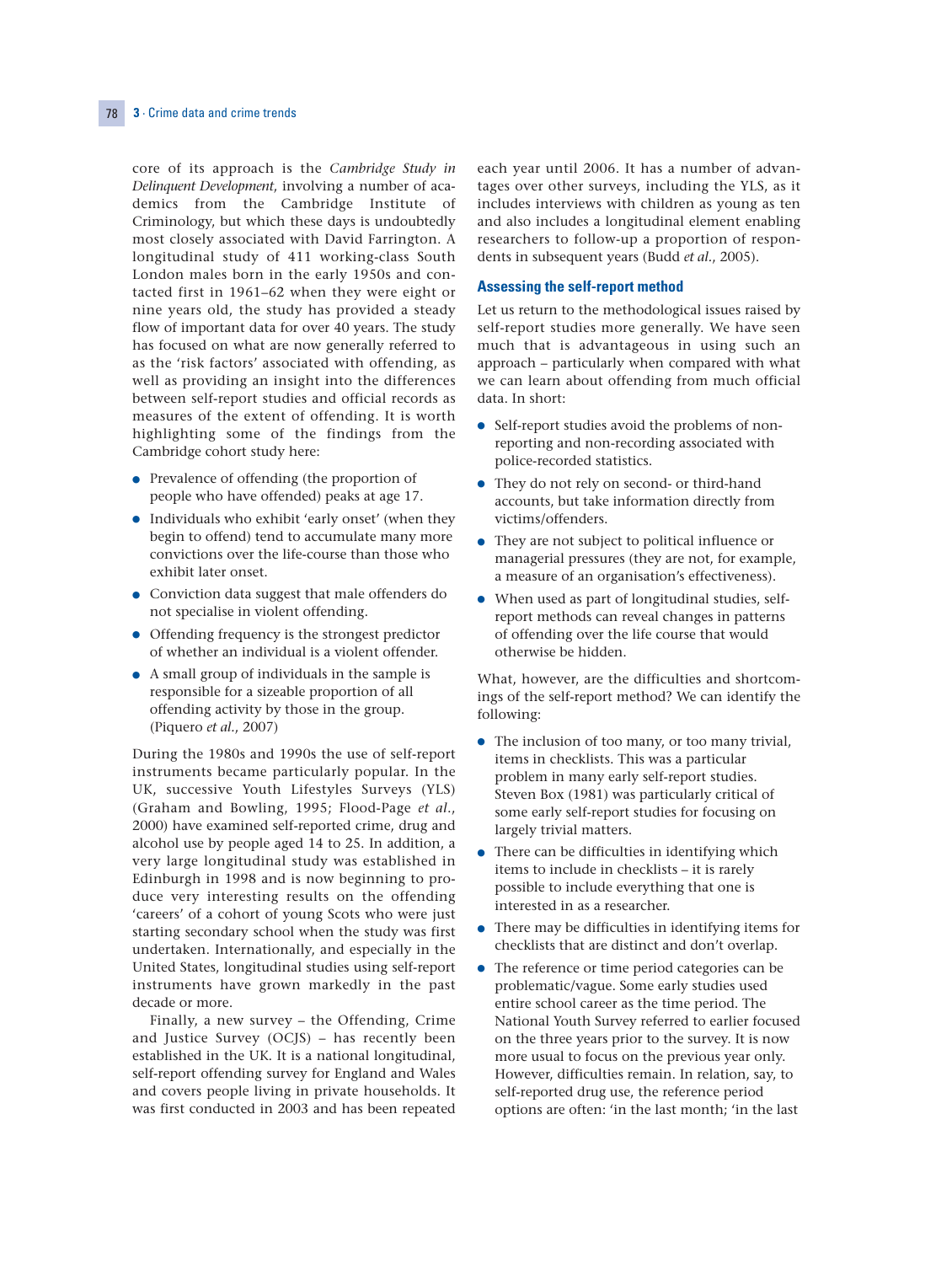year; and, 'ever'. This doesn't, for example, help identify anyone that might be using daily or who might in other ways be considered a 'frequent' user.

- Questions are often raised about the accuracy of respondent's recall of events that are not particularly recent. Can we recall accurately what happened to us in the past year?
- Although self-report methods may overcome some of the problems associated with official statistics, it cannot be assumed that respondents are always entirely truthful. Are people always willing to disclose what they have done, or what has happened to them? Research suggests that in practice self-report studies have a high level of validity – people tend not to lie/exaggerate/mislead. Nevertheless, there are

bound to be limits to the accuracy of such data.

Maguire (2007: 289) offers the following astute general observation:

[J]ust as victim surveys are vastly more effective in revealing 'hidden' instances of some kinds of crime than of others, so the perpetrators of different kinds of offence are not equally well 'revealed' through the medium of self-report studies. Thus, while respondents tend to be asked in great detail about the relatively visible kinds of anti-social activity which are associated with the court appearances of adolescents, they are not often asked whether they have assaulted their partners or sexually abused their children, nor whether they have perpetrated a significant financial fraud.

#### His conclusion, therefore, is that there is much to commend the use of self-report surveys and, possibly, they might one day enable us to explore areas of offending – particularly within families and in the commercial and financial sectors – where currently research is somewhat hampered. As such his conclusion reminds us that all sources of data tend to have both strengths and limitations. It is important to understand these so that data can be utilised appropriately. 'Crime' is not something that is, or ever could be, measured with complete accuracy. It is possible, however, to produce reasonable and relatively reliable *estimates* of levels and trends. The fact that such estimates should always be treated with caution should not stop us from always trying to use the best available measures when discussing trends in crime, in seeking constantly to refine the methods of measurement available to us, and from challenging those who use faulty data or make unsupported claims about the nature of crime and crime trends.

#### **Review questions**

- **1** Which two main changes affected official crime statistics after 1998?
- **2** What is a 'standard list' offence?
- **3** Approximately what proportion of males have a criminal conviction by their 40th birthday?
- **4** What sorts of studies use the self-report method?

#### **Questions for further discussion**

- **1** What are the main strengths and weaknesses of official crime statistics?
- **2** What are the main strengths and weaknesses of victimization surveys?
- **3** Discuss what is meant by, and what we know about, the 'dark figure' of crime?
- **4** How are the differing crime trends in recent years that are revealed by these two data sources to be explained?
- **5** Can we say with any accuracy how much crime there is in our society?